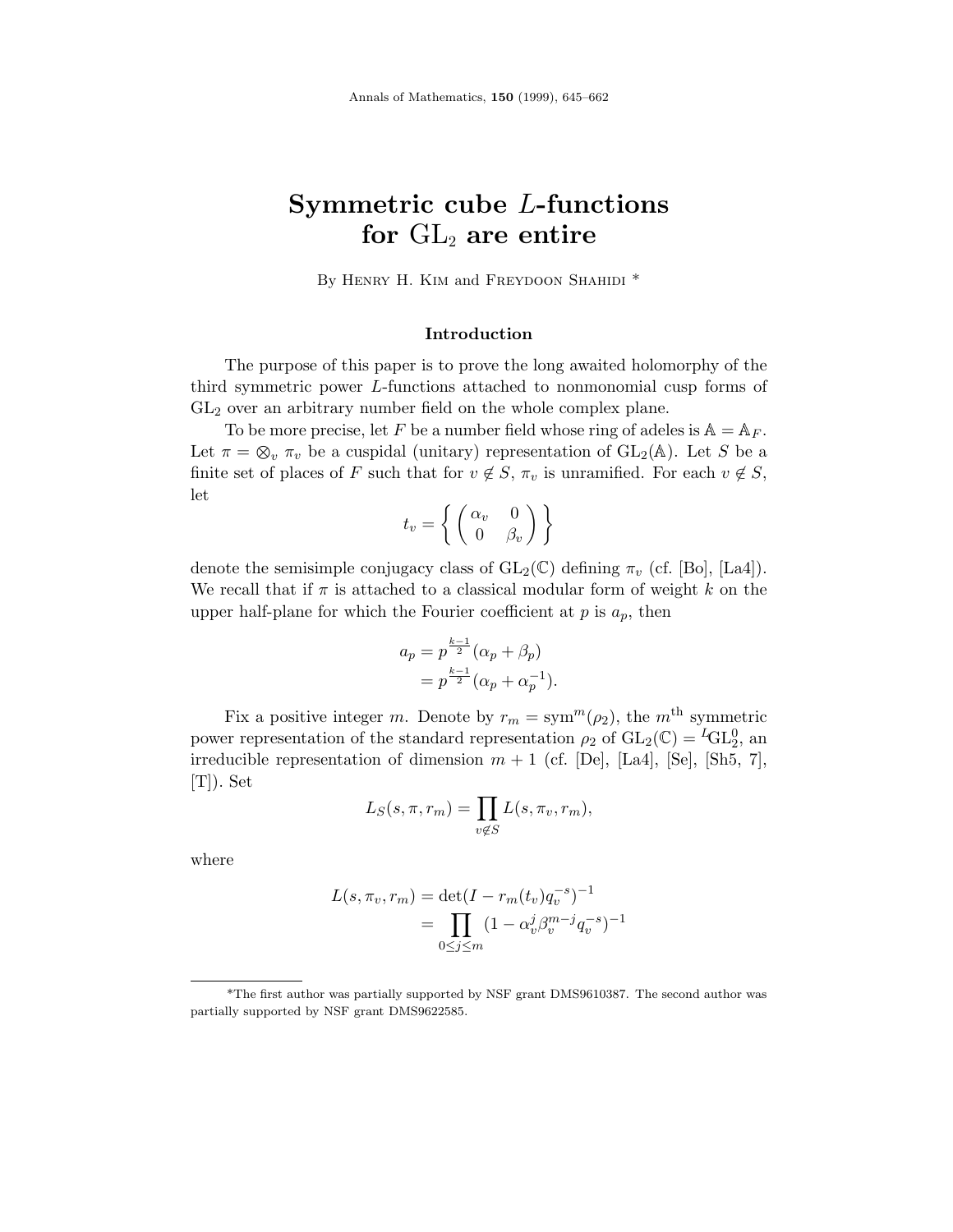is the Langlands *L*-function attached to  $\pi_v$  and  $r_m$ . Recall that if  $O_v$  and  $P_v$  are the ring of integers of  $F_v$  and its unique maximal ideal, then  $q_v = \text{card}(O_v/P_v)$ .

The analytic properties (cf. [Sh7]) and special values (cf. [De]) of these *L*-functions are of great interest and their consequences have been noted by several mathematicians [De], [La4], [Muk], [Mur], [Se], [Sh7], [T].

A cuspidal representation  $\pi$  of  $GL_2(\mathbb{A})$  is called monomial if  $\pi \cong \pi \otimes \eta$ for some nontrivial grossencharacter  $\eta$ , necessarily quadratic. Let  $K/F$  be the quadratic extension of  $F$  attached to  $\eta$  by class field theory. Then there exists a quasicharacter  $\chi = \otimes_w \chi_w$  of  $K^* \backslash \mathbb{A}_K^*$  which does not factor through the norm so that if  $\sigma_v = \text{Ind}(W_{F_v}, W_{K_w}, \chi_w)$ , then  $\pi_v = \pi(\sigma_v)$ , the representation attached to  $\sigma_v$  by Langlands correspondence or the Weil representation attached to  $\chi_w$ . Here  $W_*$  denotes the corresponding Weil group,  $w|v$ , and  $\pi = \otimes_v \pi_v$  $(cf. [L-La], [S-Tan]).$ 

Throughout this paper we shall assume  $m = 3$ . By Langlands [La1],  $L_S(s, \pi, r_3)$  is a meromorphic function of *s* on  $\mathbb{C}$ . If  $\pi \cong \pi \otimes \eta$ ,  $\eta \neq 1$ , then the completed *L*-function

$$
L(s, \pi, r_3) = L(s, \chi^3) L(s, \chi^2 \chi'),
$$

where the *L*-functions on the right are those of Hecke attached to quasicharacters of  $K^*\backslash \mathbb{A}_K^*$  (cf. Proposition 2.3). The quasicharacter  $\chi'$  is the conjugate of  $\chi$  by the nontrivial element of the Galois group. Without loss of generality we may assume the central character  $\omega_{\pi} = \eta \cdot \chi | A^*$  is trivial on  $\mathbb{R}^*_+$ , where  $\mathbb{A}^* = \mathbb{I} = \mathbb{I}^1 \cdot \mathbb{R}_+^*$  with  $\mathbb{I}^1$  ideles of norm 1 and  $\mathbb{R}_+^*$  the multiplicative group of positive real numbers. Observe that this is equivalent to  $\chi | \mathbb{R}^*_+ \equiv 1$ . Thus  $L(s, \pi, r_3)$  for such  $\pi$  has poles only at  $s = 0$  and 1 if and only if  $\chi^3 = 1$ . Moreover, the poles are simple. Observe that since  $\pi$  is cuspidal  $\chi \neq 1$ . In this paper we prove (Theorem 4.9):

THEOREM 1. Suppose  $\pi$  is not monomial. Then the partial symmetric cube *L*-function  $L_S(s, \pi, r_3)$  is entire.

In fact, what we prove is a much stronger result: the holomorphy of the full (completed) *L*-function on all of C, stated in this introduction as Theorem 3, from which Theorem 1 follows.

The interest in this *L*-function and such a result has a long history and has attracted the attention of number theorists (cf. [D-I], [De], [H-Ra], [Sh5, 7], for example). Ever since Shimura [Shi] and Gelbart-Jacquet [Ge-J] established similar results for  $L_S(s, \pi, r_2)$  which led to the so-called Gelbart-Jacquet or adjoint square lift of  $\pi$  to  $GL_3(\mathbb{A})$  with numerous important applications (cf. [B-D-H-I], [H-Ra], [Lu-R-Sa1], [Lu-R-Sa2], [La3], [Ra], [Sh4, 7], to name a few), similar questions were posed for  $L_S(s, \pi, r_3)$  with the hope that, beside its arithmetic consequences, it could lead to a lift of  $\pi$  to  $GL_4(\mathbb{A})$ , a result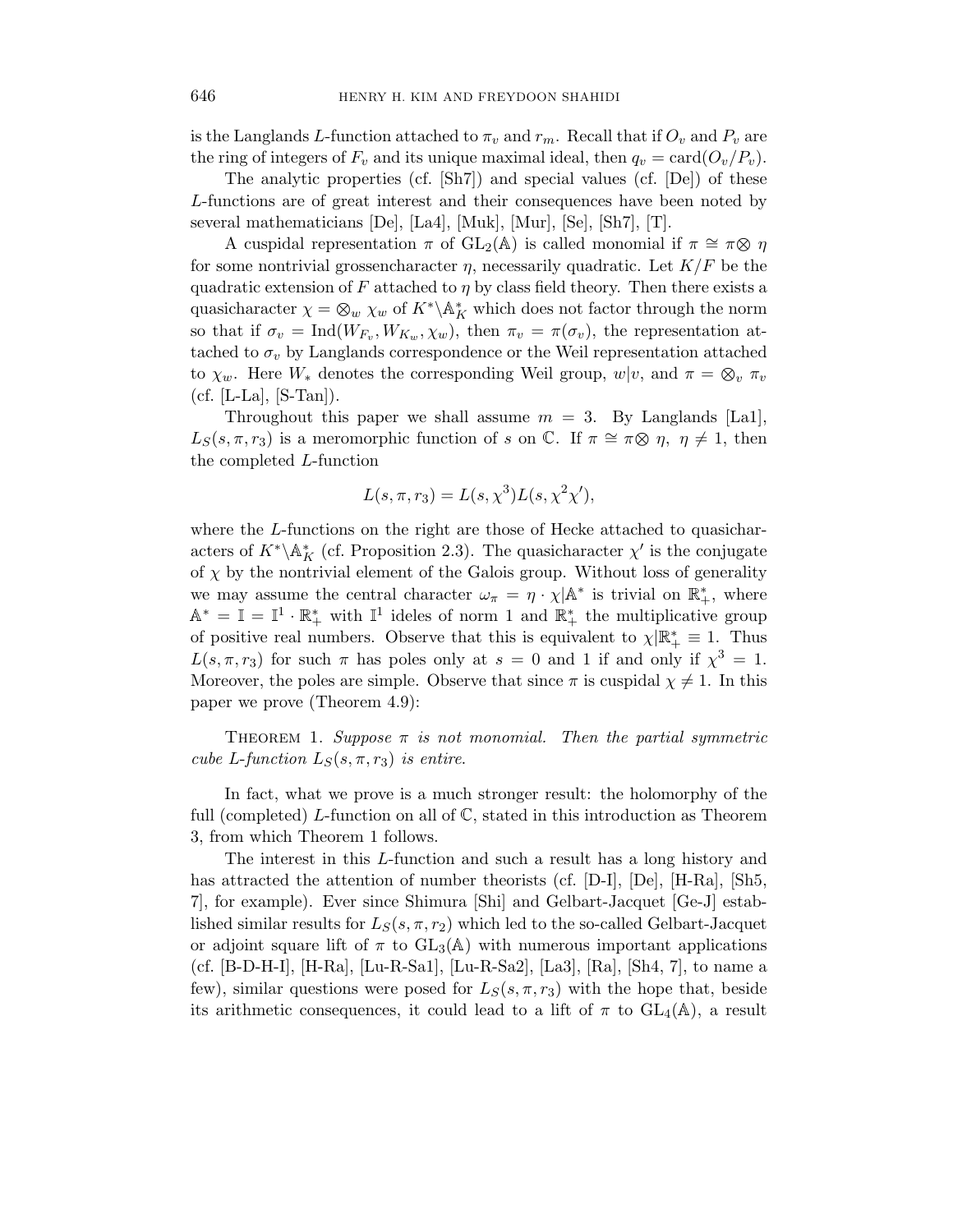of great importance (cf. [Sh7] and in particular the estimate 3*/*22 for Fourier coefficients of Maass forms).

It was Langlands who first established the meromorphy of  $L_S(s, \pi, r_3)$  on C by expressing it as the constant term of an Eisenstein series on an exceptional group of type *G*<sup>2</sup> as one of many examples in his Euler Product monograph [La1], [Go]. His ideas about their functional equations which were explained in a letter to Godement, were taken up by Shahidi [Sh2, 3, 1], [C-S] who established their functional equations in general. This led to a new approach to the study of automorphic *L*-functions which is now referred to as the Langlands-Shahidi method [La1], [M-W2], [Sh1, 3, 4, 5], [K3], [F-Gol]. In the case of  $L_S(s, \pi, r_3)$ , similar results were observed by Deligne who used the Gelbart-Jacquet lift  $\Pi$  of  $\pi$  together with the properties of  $L(s, \pi \times \Pi)$  (cf. [J-S], [M-W2], [Sh5], and Proposition 2.2).

The first instances where the holomorphy of  $L_S(s, \pi, r_3)$  on all of  $\mathbb C$  were established were proved in [Mo-Sh] and [Sh5], and it was in [Sh5] that the local factors  $\varepsilon(s, \Pi_v, r_3, \psi_v)$  and  $L(s, \pi_v, r_3)$  were defined for all v and the full functional equation was stated. Moreover the adjoint cube representation  $r_3^0$  =  $r_3 \otimes (\Lambda^2 r_1)^{-1}$  was defined and the machinery for applying the converse theorem using  $L(s, \pi, r_3^0, \rho)$ ,  $\rho$  a grossencharacter, was set up (Theorem 4.1 of [Sh5]). But the results were conditional (cf. Proposition 2.2.2 here and Theorem 4.1 of [Sh5]) and one purpose of the present paper is to establish the result with no restriction (Theorem 2 below).

Although several efforts were made, leading to new and interesting *L*functions, it was not until 1994 (date of the preprint) that the first integral representation for  $L_S(s, \pi, r_3)$  was found by Bump, Ginzburg, and Hoffstein [B-G-H]. Their integral generalized that of Shimura [Shi] and Gelbart-Jacquet [Ge-J] and therefore required a 3-sheet cover of GL2, necessitating that *F* contain 3rd roots of 1. It was there that holomorphy of  $L_S(s, \pi, r_3)$  up to  $Re(s) > 3/4$  was established, extending the bound  $Re(s) > 1$  of absolute convergence in [Sh5], a consequence of a similar statement for  $L(s, \pi \times \Pi)$  due to Jacquet and Shalika [J-S]. Uncompromising complications at archimedean places have stopped the extension beyond 3/4.

Our method is that of Langlands-Shahidi and is therefore quite representation theoretic. It starts with an observation of Kim (Observation 4.1), used first in [K3] to prove that the exterior square *L*-functions for  $GL_n$ , *n* odd, are entire, and a consequence of Langlands' theory of Eisenstein series [La2], [M-W1], that if  $L(s, \pi, r_3^0)$  has a pole for  $1/2 < s < 1$ , then the corresponding residual representation must be unitary [K2]. We recall that arguments of this type, but in the opposite direction, were used by Speh [Sp] and later by Tadic [Ta] to determine unitary duals of local groups. Since the unitary dual of *G*<sup>2</sup> over a *p*-adic field (for real groups see [V]) is now completely determined (see a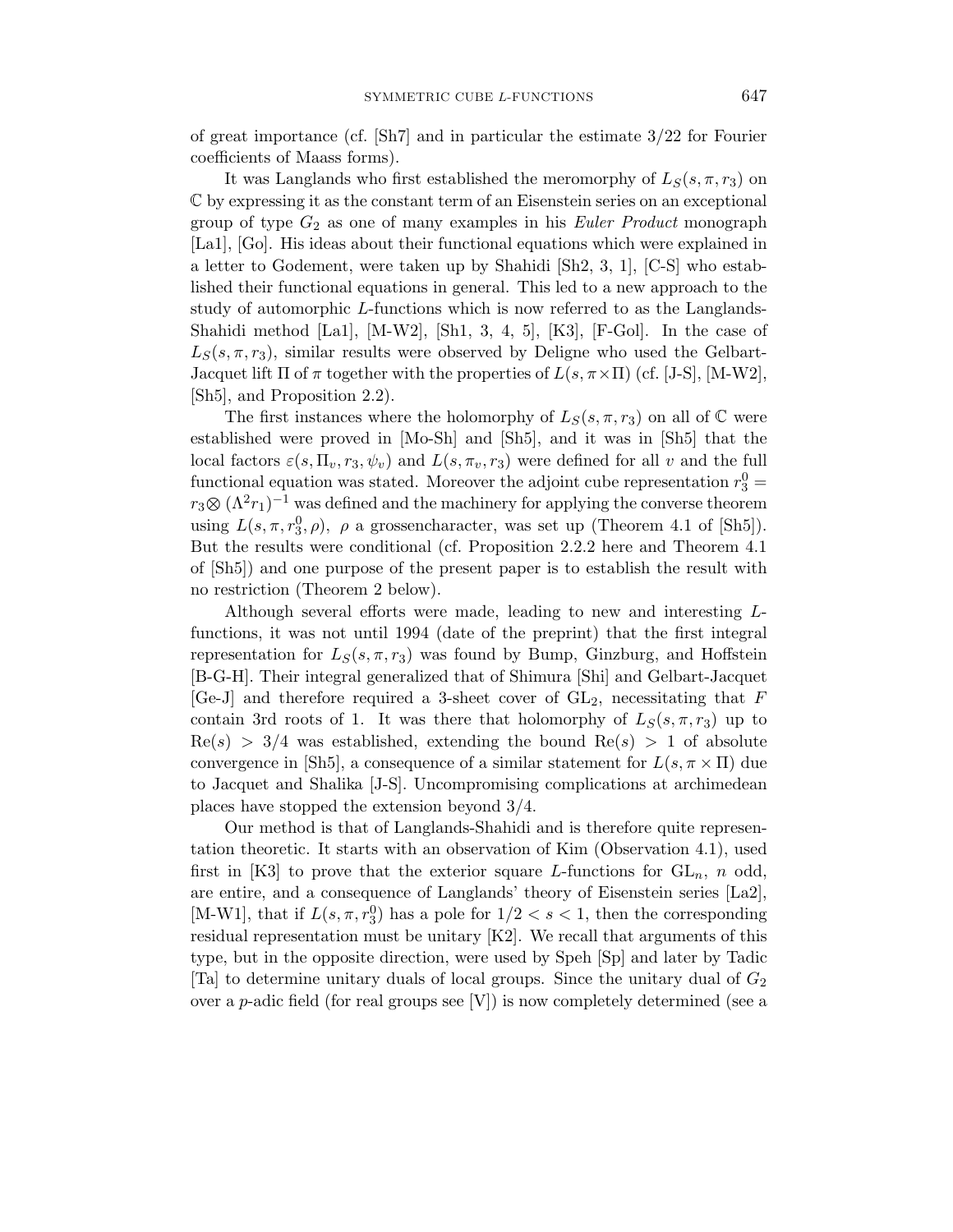recent article of Muić  $[Mu]$ , this gives a contradiction, but not until we bring an indispensable global element into our proof. (See the discussion before Theorem 4.3.) This is provided by Ramakrishnan's recent result [Ra] which states that many of the  $\pi_v$ ,  $v \notin S$ , are tempered (true for all  $\pi_v$  by Deligne, if  $\pi$  is holomorphic). We remark that the possibility of poles on  $Re(s)=1/2$  needs to be eliminated by other, all global, means (cf. [Sh5], [La2], and Proposition 2.2 and Lemma 4.7 here).

We give several proofs for Theorem 1 (Theorem 4.9), the first two relying in varying degrees on [Ra]. The first relies more on global information [Ra], while the second, which uses the hermitian property of each  $J(s, \pi_v)$  if *s* is a pole (Observation 4.4), relies more on the classification of Muić [Mu]. As expected, neither proof is completely local and in fact the first proof uses the existence of tempered components at a set of (lower) density  $> 1/2$ . The possibility of a pole at  $s = 1/2$  in the first proof is eliminated by using a quadratic base change [La3], the holomorphy at  $s = 1/2$  if the central character is trivial [Sh5], a result also used to eliminate the pole at  $s = 1/2$  in the second proof, and the functional equation [Sh2, 5]. The theorem now follows from the functional equation. (See Section 2.)

We should remark that having even one unramified tempered component  $\pi_v$  for an arbitrary cuspidal representation  $\pi$  of  $GL_2(\mathbb{A})$  which was used in the second proof, is highly nontrivial. In fact, if  $n \geq 3$ , although expected, nothing as such is known, even though it appears that the methods of [Ra] will give the existence of tempered components for self contragredient forms on GL(3).

Third, we sketch a proof in which our global ingredient is much weaker than the two others, namely: Given a cusp form  $\pi$  and any  $\varepsilon > 0$ , there exists a local component  $\pi_v = \pi(\mu_v | \nvert_v^{r_v}, \mu_v | \nvert_v^{-r_v}), \ 0 \leq r_v < 1/2, \ \mu_v$  a character of  $F_v^*$ , such that  $r_v < \varepsilon$  (cf. [K3]). But, we then need to make much deeper use of the unitary dual of *G*<sup>2</sup> coming from the conjugacy class of Borel subgroups  $([Mu, Th. 5.2])$ . This is the approach pursued in [K3] as one does not expect strong results such as those in [Ra] to be available when more general cases are treated.

As explained in [Sh5], to write the result in a language appropriate for applying the converse theorem [Co-PS], one needs to consider  $r_3^0 = r_3 \otimes (\Lambda^2 r_1)^{-1}$ . Let  $\rho = \otimes_v \rho_v$  be a grossencharacter. If  $L(s, \pi_v, r_3^0, \rho_v)$  is the corresponding local *L*-function for each *v* as defined in [Sh5], i.e. simply

$$
L(s, \pi_v, r_3^0, \rho_v) = L(s, \pi_v \otimes \rho_v, r_3^0),
$$

let

$$
L(s, \pi, r_3^0, \rho) = \prod_v L(s, \pi_v, r_3^0, \rho_v).
$$

Similarly define a root number  $\varepsilon(s, \pi, r_3^0, \rho)$  as in [Sh5]. We have: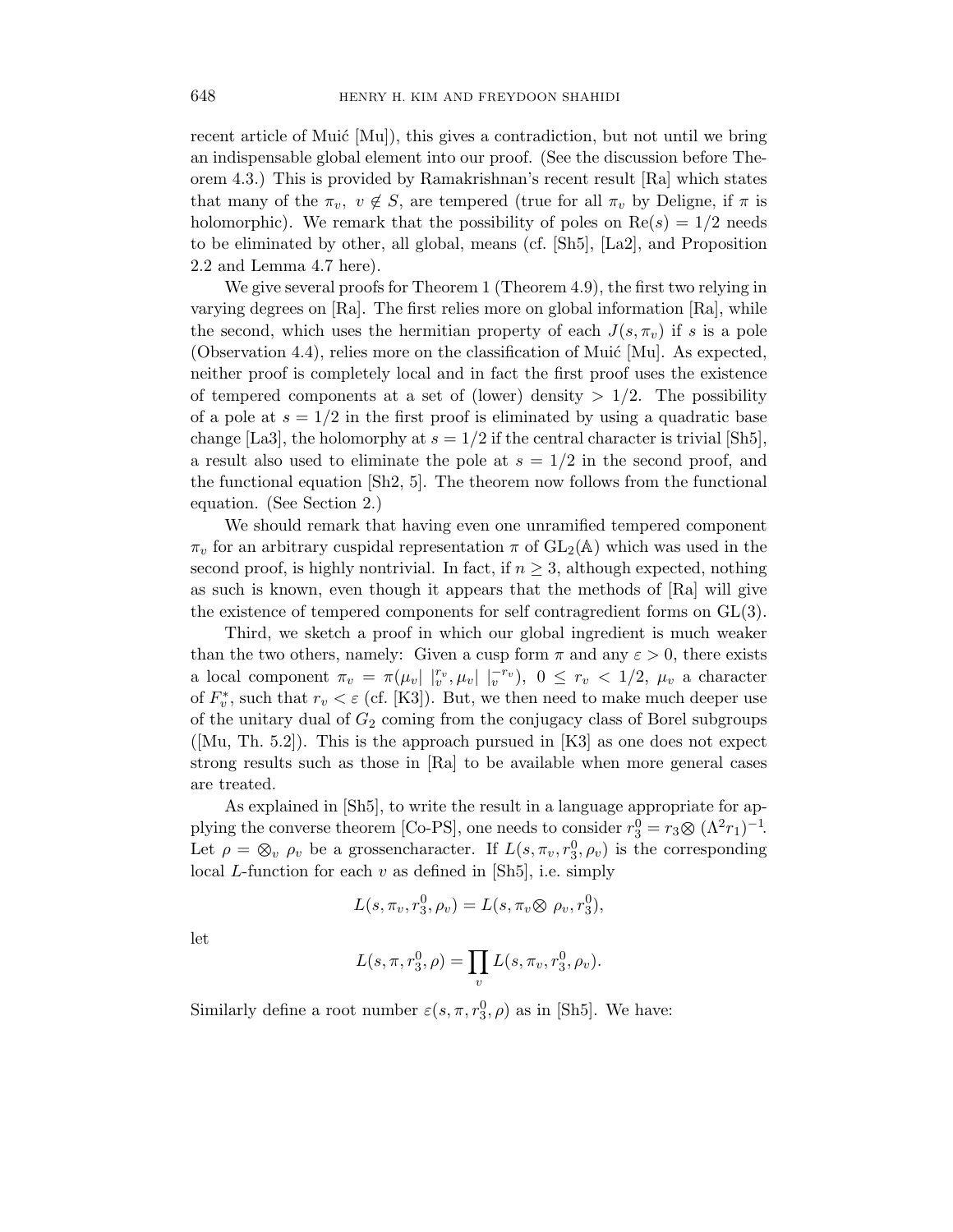THEOREM 2. a) The *L*-function  $L(s, \pi, r_3^0, \rho)$  is entire unless  $\pi$  is monomial. Suppose  $\pi \cong \pi \otimes \eta$ ,  $\eta \neq 1$ . Let  $K/F$  be the quadratic extension attached to *η*. Assume *π* = *π*(*σ*), where *σ* = Ind(*W<sup>F</sup> , WK, χ*). Then

$$
L(s, \pi, r_3^0, \rho) = L(s, \chi^2 {\chi'}^{-1} \rho_K) L(s, \chi \rho_K),
$$

 $\rho_K = \rho$ . *N*<sub>*K*</sub> $/F$ , and if  $\omega_{\pi} \rho^2 | \mathbb{R}_+^* \equiv 1$ , then the *L*-function  $L(s, \pi, r_3^0, \rho)$  has poles only at  $s = 0$  and 1. They appear if and only if  $\chi^2 \chi^{-1} \rho_K = 1$  and are simple. b) The standard functional equation

 $L(s, \pi, r_3^0, \rho) = \varepsilon(s, \pi, r_3^0, \rho) L(1-s, \tilde{\pi}, r_3^0, \rho^{-1})$ 

is satisfied.

One still needs to twist with arbitrary cusp forms on  $GL_2(\mathbb{A})$  (cf. Theorem 8.2 of [Sh7]), but with this theorem we have hopefully taken a major step in establishing the symmetric cube lift from  $GL_2(\mathbb{A})$  to  $GL_4(\mathbb{A})$ , i.e. the existence of an automorphic form on  $GL_4(\mathbb{A})$  whose standard *L*-function is equal to  $L(s, \pi, r_3)$ .

More precisely, if  $\Pi$  is the adjoint cube lift of  $\pi$ , which as explained one expects to establish using a converse theorem, then the symmetric cube lift of  $\pi$  is simply  $\Pi \otimes \omega_{\pi}$ , where  $\omega_{\pi}$  is the central character of  $\pi$  (cf. [Sh5]).

We conclude by stating the full result for  $r_3$  from which Theorem 1 follows. By substituting *π* with  $π$ ⊗  $ω_π$  and setting  $ρ = 1$  in Theorem 2 we have (Theorem 4.9):

THEOREM 3. a) The *L*-function  $L(s, \pi, r_3)$  is entire unless  $\pi$  is monomial. Suppose  $\pi \cong \pi \otimes \eta$ ,  $\eta \neq 1$ . Let  $K/F$ ,  $\chi$ , and  $\sigma$  be as in Theorem 2 so that  $\pi = \pi(\sigma)$ . Then

$$
L(s, \pi, r_3) = L(s, \chi^3) L(s, \chi^2 \chi')
$$

and the poles are simple and if  $\omega_{\pi}^3|\mathbb{R}_+^* \equiv 1$ , they appear only at  $s = 0$  and 1. The poles exist if and only if  $\chi^3 = 1$ .

b) The standard functional equation

$$
L(s, \pi, r_3) = \varepsilon(s, \pi, r_3)L(1-s, \tilde{\pi}, r_3)
$$

is satisfied.

As a consequence of Theorem 3, there is another proof of the following result. We refer to [Ga], [Ik], [PS-Ral] for original proofs (cf. Remarks 1.1 and 4.12).

COROLLARY. Suppose  $\pi$  is not monomial. Then the partial Rankin triple *L*-function  $L_S(s, \pi \times \pi \times \pi)$  is entire.

We should point out that Theorem 3 can also be used to supplement the necessary holomorphy condition needed in the main Theorem C of [H-Ra]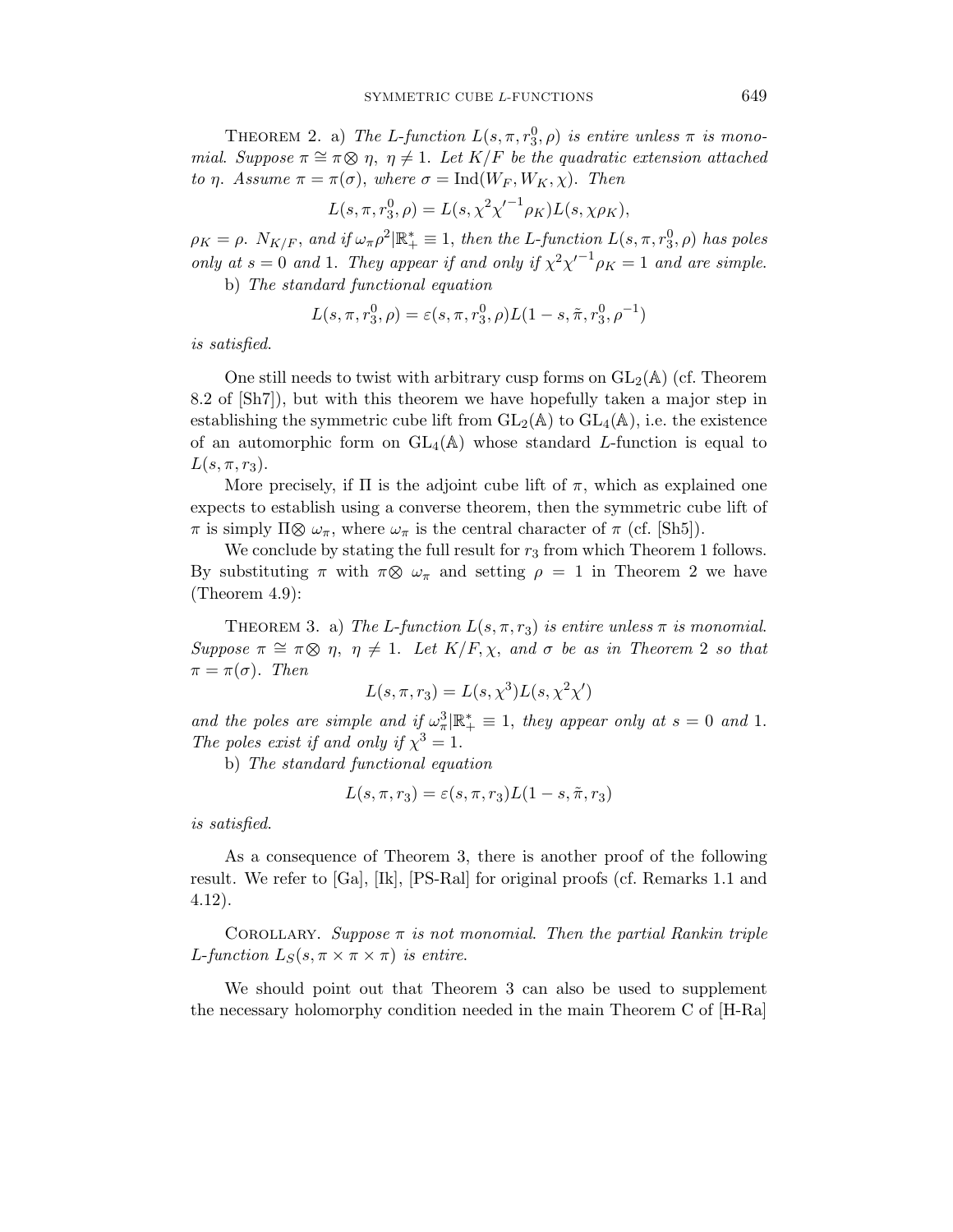which was provided by [B-G-H] there. One can then dispose of Lemma 5.4 of  $[**H-Ra**].$ 

The authors hope to take up related arithmetic questions in future papers.

We would like to thank Dinakar Ramakrishnan for his careful reading of the manuscript and many useful comments.

#### **1. Preliminaries**

Let  $F$  be a number field and let  $G$  be a split group of type  $G_2$  defined over *F*. For each place *v* of *F* let *F<sup>v</sup>* be the corresponding completion and if *v* is finite, let  $O_v$  be its ring of integers. If  $P_v$  is the maximal ideal of  $O_v$ , set  $q_v$  for the cardinability of  $O_v/P_v$ . If A is the ring of adeles of *F*, we set  $A_\infty = \prod F_v$ . Fix a split Cartan subgroup *T* in *G* and let  $B = TU$  be a Borel subgroup of *G*. Let  $K_{\infty}$  be the standard maximal compact subgroup in  $G(\mathbb{A}_{\infty})$  and let  $K_v = G(O_v)$  for a finite place *v*. The product  $K = K_{\infty} \times \prod_{v < \infty}$  $K_v$  is a maximal compact subgroup in  $G(\mathbb{A})$ .

We follow Moeglin and Waldspurger [M-W1, App. 2]. In what follows the roots are those of *T* in *U*. Let  $\beta_1$  be the long simple root and  $\beta_6$  the short one. Let

$$
\beta_2 = \beta_1 + \beta_6, \quad \beta_3 = 2\beta_1 + 3\beta_6, \quad \beta_4 = \beta_1 + 2\beta_6, \quad \beta_5 = \beta_1 + 3\beta_6,
$$

denote the other positive roots.

Let *P* the maximal parabolic subgroup generated by  $\beta_1$  (the long root). Then we have a Levi decomposition ([Sh5])  $P = MN$ , with  $M \simeq GL_2$ . Thus

$$
\mathfrak{a}^* = X(M) \otimes \mathbb{R} = \mathbb{R}\beta_4, \text{ and } \mathfrak{a} = \mathbb{R}\beta_4^{\vee}.
$$

Here  $X(M)$  is the group of *F*-rational characters of *M*. If  $\rho_P$  is half the sum of roots generating *N*, then  $\rho_P = \frac{5}{2}\beta_4$ .

Let  $\tilde{\alpha} = \beta_4$  and identify  $s \in \mathbb{C}$  with  $s\tilde{\alpha} \in \mathfrak{a}_{\mathbb{C}}^*$ . Then  $s\tilde{\alpha}$  corresponds to the character  $|\det(m)|^s$ . Let  $\pi = \otimes \pi_v$  be a cusp form on  $M(\mathbb{A}) = GL_2(\mathbb{A})$ . We may and will assume that the central character  $\omega_{\pi}$  of  $\pi$  is trivial on  $\mathbb{R}^*_{+}$ , where  $\mathbb{A}^* = \mathbb{I} = \mathbb{I}^1 \cdot \mathbb{R}_+^*$  with  $\mathbb{I}^1$  ideles of norm 1. Given a *K*-finite function  $\varphi$  in the space of  $\pi$ , we extend  $\varphi$  to a function  $\tilde{\varphi}$  on  $G(\mathbb{A})$  as in [Sh3] and set

$$
\Phi_s(g) = \tilde{\varphi}(g) \exp\langle s + \rho_P, H_P(g) \rangle.
$$

Here *H<sup>P</sup>* is the usual Harish-Chandra homomorphism of *M* into  $Hom(X(M), \mathbb{R})$ . We define an Eisenstein series by

$$
E(s,\tilde{\varphi},g)=\sum_{\gamma\in P(F)\backslash G(F)}\Phi_s(\gamma g).
$$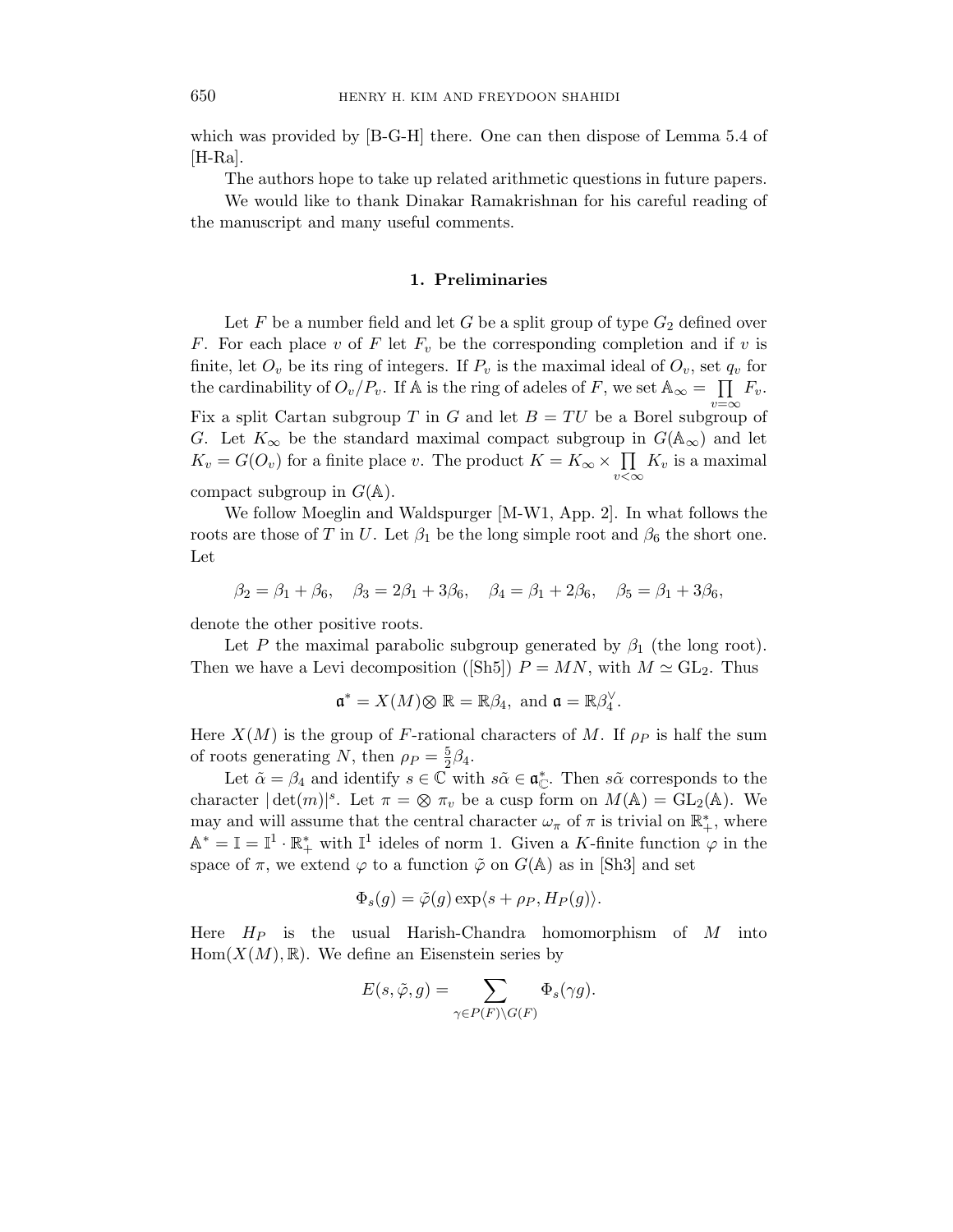It is known that  $E(s, \tilde{\varphi}, g)$  converges for  $\text{Re}(s) >> 0$  and extends to a meromorphic function of  $s$  on  $\mathbb{C}$ , with a finite number of poles in the plane  $Re(s) > 0$ , all simple and on the real axis.

It is also known that  $L^2_{\text{dis}}(G(F) \backslash G(\mathbb{A}))_{(M,\pi)}$  is spanned by the residues of Eisenstein series for  $\text{Re}(s) > 0$ . We note that for each *s*, the representation of *G*(A) on the space of  $\Phi_s$  is equivalent to  $I(s,\pi) = \text{Ind}_{P}^G \pi \otimes \exp(\langle s, H_P(\ ) \rangle),$ where  $H_P$  is the Harish-Chandra homomorphism. We know that the poles of Eisenstein series coincide with those of its constant terms. So it is enough to consider the constant term along *P*, which is given for each  $f \in I(s, \pi)$  by

$$
E_0(s, f, g) = \sum_{w \in \Omega} M(s, \pi, w) f(g),
$$

 $\Omega = \{1, \rho_6 \rho_1 \rho_6 \rho_1 \rho_6\}$ , and

$$
M(s,\pi,w)f(g) = \int_{N_w^-(\mathbb{A})} f(w^{-1}ng) dn.
$$

Weyl group representatives are all chosen to lie in  $K \cap G(F)$ . Here

$$
N_w^- = \prod_{\substack{\alpha > 0 \\ w^{-1}\alpha < 0}} U_\alpha,
$$

where  $U_{\alpha}$  is the one parameter unipotent subgroup. Then

$$
M(s, \pi, w) = \otimes M(s, \pi_v, w),
$$

where

$$
M(s, \pi_v, w) f_v(g) = \int_{N_w^-(F_v)} f_v(w^{-1}ng) \, dn
$$

with  $f = \otimes f_v$ , where  $f_v$  is the unique  $K_v$ -fixed function normalized by  $f_v(e_v) = 1$  for almost all *v*.

Let  $^LM = GL_2(\mathbb{C})$  be the *L*-group of *M*. Denote by *r* the adjoint action of <sup>L</sup>M on the Lie algebra <sup>L</sup><sub>n</sub> of <sup>L</sup>N, the L-group of N.

Then

$$
r = r_3^0 \oplus \wedge^2 r_1,
$$

where  $r_1$  is the standard representation of  $GL_2(\mathbb{C})$ ,  $r_3$  is the symmetric cube representation of  $GL_2(\mathbb{C})$ , and  $r_3^0 = r_3 \otimes (\wedge^2 r_1)^{-1}$  is the adjoint cube representation of  $GL_2(\mathbb{C})$  (see [Sh5]).

Then it is well-known ([La1], [Sh4], equation (2.7)) that for  $w = \rho_6 \rho_1 \rho_6 \rho_1 \rho_6$ 

$$
M(s,\pi,w)f = \underset{v \in S}{\otimes} M(s,\pi_v,w)f_v \otimes \underset{v \notin S}{\otimes} \tilde{f}_v \times \frac{L_S(s,\widetilde{\pi},r_3^0)L_S(2s,\widetilde{\pi},\wedge^2 r_1)}{L_S(1+s,\widetilde{\pi},r_3^0)L_S(1+2s,\widetilde{\pi},\wedge^2 r_1)}
$$

where *S* is a finite set of places of *F*, including all the archimedean places such that for every  $v \notin S$ ,  $\pi_v$  is a class one representation and if  $f = \underset{v}{\otimes} f_v$ , then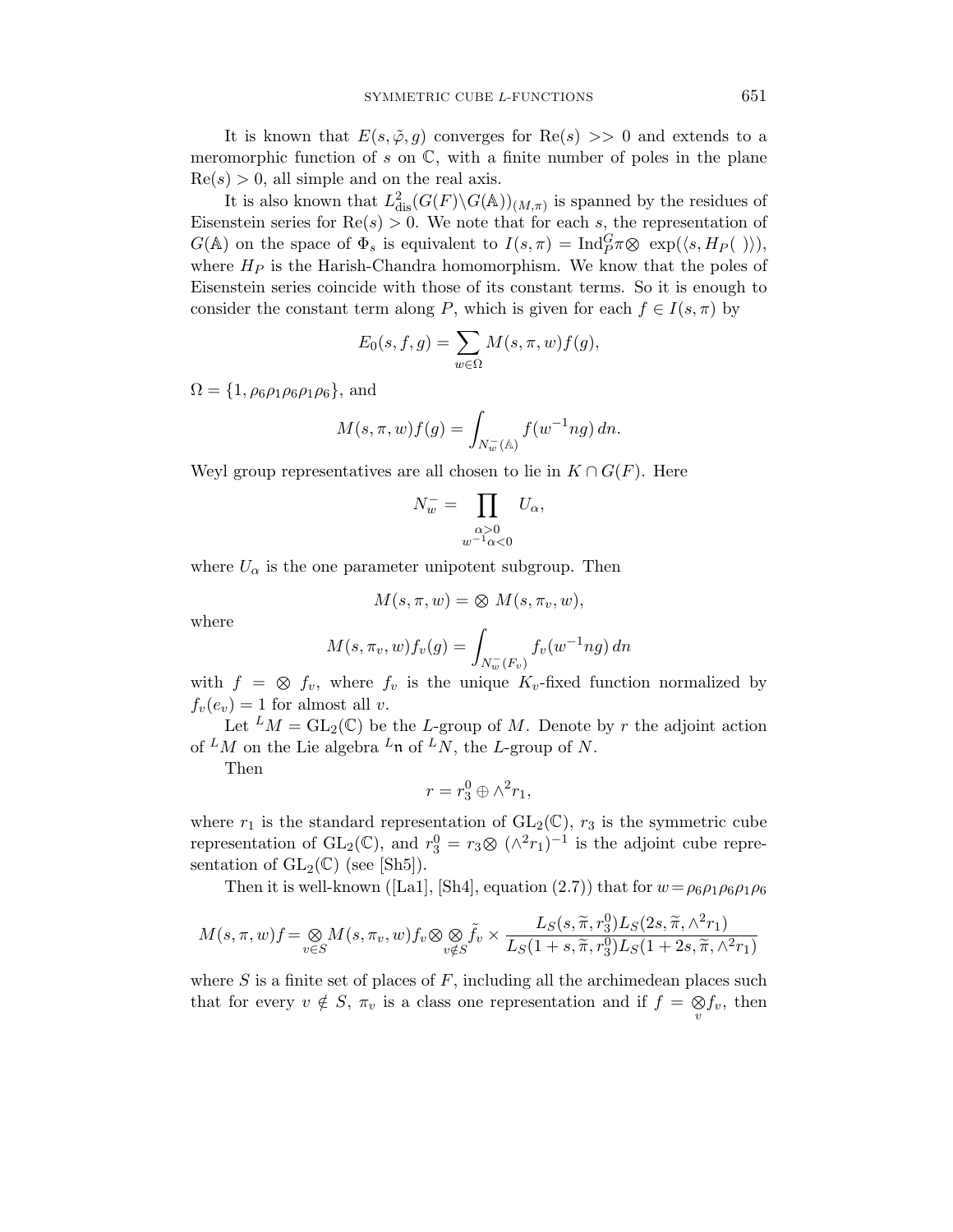for  $v \notin S$ ,  $f_v$  is the unique  $K_v$ -fixed function normalized by  $f_v(e_v) = 1$ . The function  $f_v$  is the  $K_v$ -fixed function in the space of  $I(-s, w(\pi_v))$ .

Finally,  $L_S(s, \pi, r_3^0) = \prod_{v \notin S} L(s, \pi_v, r_3^0)$ , where  $L(s, \pi_v, r_3^0)$  is the local Langlands' *L*-function attached to  $\pi_v$  and  $r_3^0$ , and  $L_S(s, \pi, \wedge^2 r_1) = L_S(s, \omega_\pi)$  is the partial Hecke *L*-function, where  $\omega_{\pi}$  is the central character of  $\pi$ . Finally  $\tilde{\pi}$  is the contragredient of  $\pi$  and  $\omega_{\tilde{\pi}} = \omega_{\pi}^{-1}$ .

Remark 1.1. Ikeda [Ik] calculated the poles of the Rankin triple *L*-function  $L_S(s, \pi \times \pi \times \pi)$  for  $\pi$  a cuspidal representation of GL<sub>2</sub> [Ga], [PS-Ral]. The triple *L*-function is related to the partial symmetric cube *L*function of  $\pi$  as follows:

$$
L_S(s, \pi \times \pi \times \pi) = L_S(s, \pi, r_3)(L_S(s, \pi \otimes \omega_{\pi}))^{2}.
$$

The symmetric cube *L*-function satisfies

$$
L(s, \pi, r_3) = L(s, \pi \otimes \omega_{\pi}, r_3^0).
$$

#### **2. A review of earlier global results**

We will continue with our assumption that  $\omega_{\pi}|\mathbb{R}_{+}^{*} \equiv 1$ . As mentioned before we will lose no generality and therefore we resume this assumption throughout our proof. We know the following facts about the symmetric cube *L*-functions. Let *S* be a finite set of places of *F* such that every  $\pi_v$ ,  $v \notin S$ , is of class one, i.e., it has a vector fixed by  $GL_2(O_v)$ . Then the class of each  $\pi_v$ ,  $v \notin S$ , is uniquely determined by the conjugacy class of a diagonal matrix  $t_v = \begin{pmatrix} \alpha_v & 0 \\ 0 & \beta \end{pmatrix}$ 0 *β<sup>v</sup>*  $\Big) \in \mathrm{GL}_2(\mathbb{C}).$ 

Then given  $v \notin S$ , the local Langlands' *L*-functions are

 $L(s, \pi_v, r_3^0) = (1 - \alpha_v^2 \beta_v^{-1} q_v^{-s})^{-1} (1 - \alpha_v q_v^{-s})^{-1} (1 - \beta_v q_v^{-s})^{-1} (1 - \alpha_v^{-1} \beta_v^2 q_v^{-s})^{-1}$ and

$$
L(s, \pi_v, r_3) = \det(I - r_3(t_v)q_v^{-s})^{-1}
$$
  
=  $(1 - \alpha_v^3 q_v^{-s})^{-1} (1 - \alpha_v^2 \beta_v q_v^{-s})^{-1} (1 - \alpha_v \beta_v^2 q_v^{-s})^{-1} (1 - \beta_v^3 q_v^{-s})^{-1}.$ 

THEOREM 2.1 ([La1], [Sh2, 3, 5]).

(1) Fix a nontrivial additive character  $\psi = \otimes_v \psi_v$  of  $F \backslash \mathbb{A}$ , unramified for  $v \notin S$ . Then at every place  $v \in S$ , a local *L*-function  $L(s, \pi_v, r_3)$  and a local root number  $\epsilon(s, \pi_v, r_3, \psi_v)$  (which equals 1 if  $\pi_v$  and  $\psi_v$  are unramified) can be defined so that if  $L(s, \pi, r_3) = \prod_v L(s, \pi_v, r_3)$  and  $\epsilon(s, \pi, r_3) =$  $\prod_{v} \epsilon(s, \pi_v, r_3, \psi_v)$ , then

$$
L(s, \pi, r_3) = \epsilon(s, \pi, r_3) L(1-s, \tilde{\pi}, r_3),
$$

where  $\tilde{\pi}$  is the contragradient of  $\pi$ . Similarly for  $L(s, \pi, r_3^0)$ .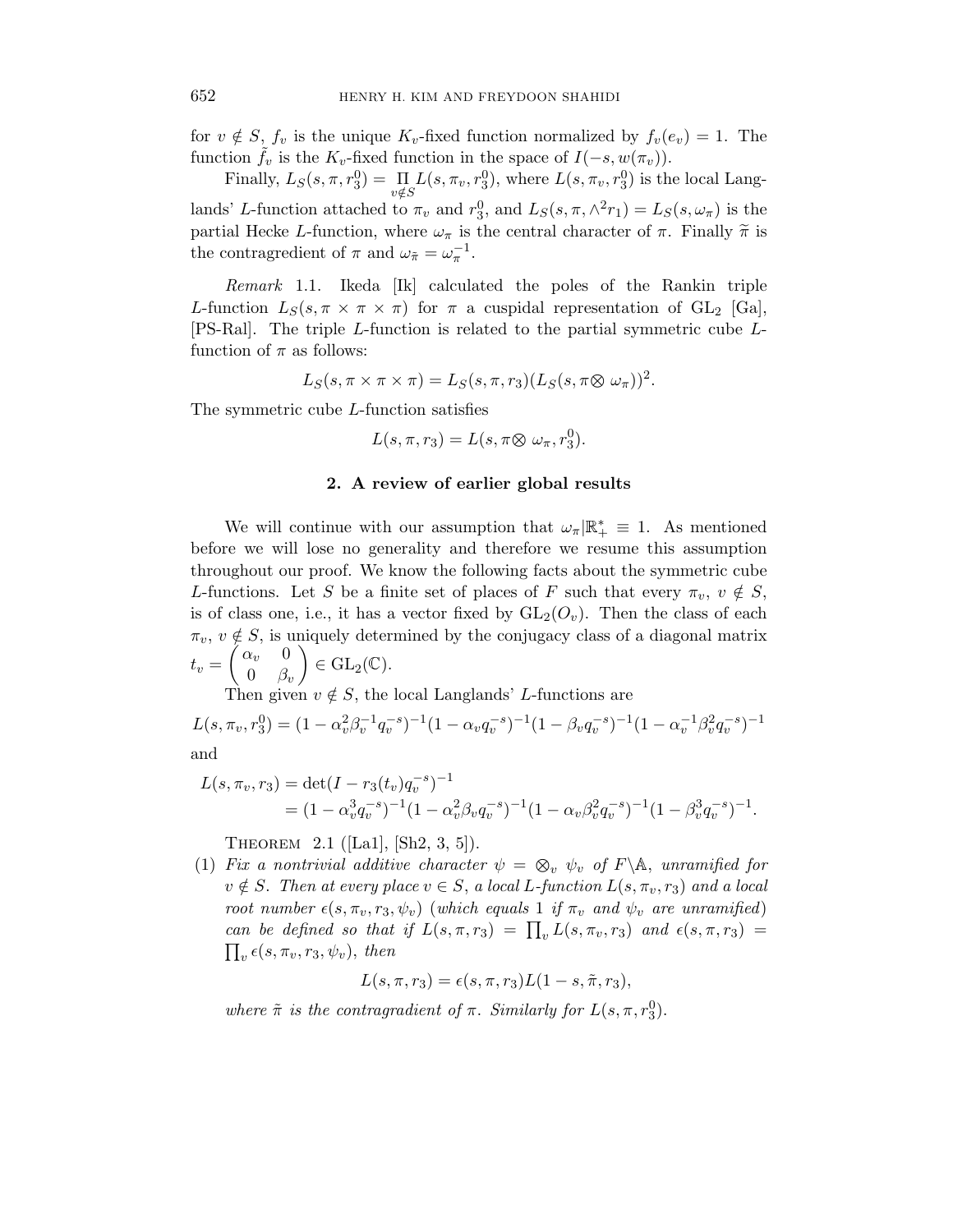- (2)  $L(s, \pi, r_3)$  and  $L(s, \pi, r_3^0)$  both converge absolutely for  $\text{Re}(s) > 1$  and are therefore holomorphic and nonzero over that region.
- (3) They can be extended to meromorphic functions of *s* on C.
- (4) They never vanish on the line  $\text{Re}(s) = 1$ .

PROPOSITION 2.2 (Shahidi [Sh5]).

- (1) Suppose  $\omega_{\pi} = 1$ . Then  $L(s, \pi, r_3)$  and  $L(s, \pi, r_3)$  are holomorphic at  $s = \frac{1}{2}$ .
- (2) The *L*-function  $L(s, \pi, r_3^0)$  has no poles except possibly for simple ones on the interval  $\frac{1}{2} \leq s < 1$ . If  $\Pi$  is the Gelbart-Jacquet lift of  $\pi$ , then  $L(s, \pi, r_3^0) = L(s, \pi \times \Pi)/L(s, \pi).$

PROPOSITION 2.3. Suppose  $\pi$  is a monomial cuspidal representation of GL<sub>2</sub>(A), *i.e.*,  $\pi \otimes \eta \simeq \pi$  for some nontrivial character  $\eta$  of  $F^*\A^*$ ; then  $L(s, \pi, r_3^0)$  has poles possibly only at  $s = 0, 1$  and nowhere else. It has a pole at  $s = 1$  and 0 if and only if  $\pi$  corresponds to the two-dimensional Galois representations of the Weil group of *F* with the image isomorphic to the symmetric group *S*3. The poles are simple.

*Proof.* We give a proof from [Sh5], [Za]. Suppose  $\pi \otimes \eta \simeq \pi$  for a nontrivial grössencharacter *η*. Then  $\eta^2 = 1$  and *η* determines a quadratic extension  $E/F$ . According to [L-La], there is a grössencharacter  $\chi$  of *E* such that  $\pi = \pi(\chi)$ , where  $\pi(\chi)$  is the automorphic representation whose local factor at *v* is the one attached to the representation of the local Weil group induced from  $\chi_v$ . Let  *be the conjugate of <i>χ* by the action of the nontrivial element of the Galois group. Then the Gelbart-Jacquet lift is given by

$$
\Pi = \mathrm{Ind}_{P(\mathbb{A})}^{\mathrm{GL}_3(\mathbb{A})}(\pi(\chi\chi'^{-1})\otimes \eta),
$$

where  $P$  is the standard maximal parabolic subgroup of  $GL_3$  of type  $(2,1)$ . The representation  $\pi(\chi\chi^{-1})$  is cuspidal unless  $\chi\chi^{-1}$  factors through the norm. Then

$$
L(s, \pi, r_3^0) = L(s, \pi(\chi) \times \pi(\chi \chi'^{-1}))
$$
  
=  $L(s, \chi^2 \chi'^{-1})L(s, \chi)$ .

This has a pole for Re  $s > 0$  if and only if  $\pi(\chi \chi'^{-1})$  is cuspidal and  $\pi(\chi \chi'^{-1}) \simeq$ *π*(*χ*). This is equivalent to  $\chi^3 = 1$ ,  $\chi \neq 1$  and  $\chi|_{\mathbb{A}^{\times}} = 1$ . Representations in this class correspond to the two-dimensional Galois representations of the Weil group of *F* whose images are isomorphic to the symmetric group *S*3. □

Remark 2.1. Note that the central character of  $\pi(\chi)$  is  $\eta \cdot \chi|_{\mathbb{A}^{\times}}$ . Therefore in the above case, the central character of  $\pi = \pi(\chi)$  is  $\omega_{\pi} = \eta$  and it is a nontrivial quadratic character.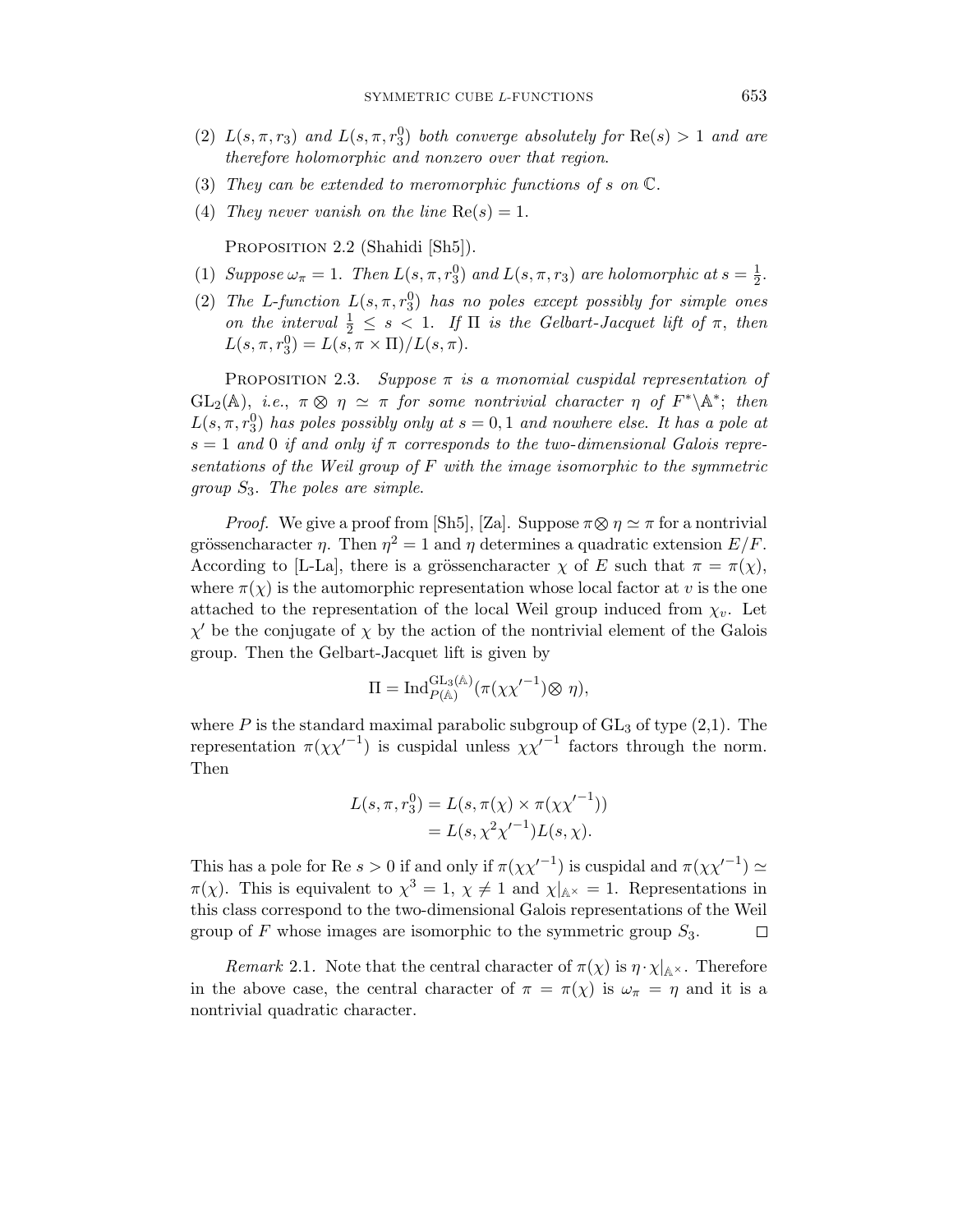So from this section on, we may assume that  $\pi$  is a nonmonomial cuspidal representation of GL<sub>2</sub>( $\mathbb{A}$ ). Our goal is to prove that  $L(s, \pi, r_3)$  and  $L(s, \pi, r_3^0)$ are both entire.

PROPOSITION 2.4 ([J-S], [Sh5]). Suppose  $\pi$  is nonmonomial. Then  $L(s, \pi, r_3)$  has no poles on the line  $\text{Re}(s) = 1$ .

Therefore it is enough to show that  $L(s, \pi, r_3^0)$  is holomorphic for the region  $\frac{1}{2} \leq s < 1$ . Our proof will not apply to  $s = 1/2$  and we therefore treat that separately.

### **3. Analysis of local intertwining operators**

In this section we prove two useful propositions. We normalize the local intertwining operators by means of root numbers and *L*-functions as in [Sh1] (cf. Section 2 here). Notation will remain as in [Sh1]. In both propositions  $\pi_v$ is a local component of  $\pi$ , although the results and the proofs are valid for any local unitary representation.

PROPOSITION 3.1. The normalized intertwining operator  $N(s, \pi_v, w)$  is holomorphic for  $\text{Re } s > 0$ .

*Proof.* For  $\pi_v$  tempered and  $\text{Re}(s) > 0$ , the local factors  $L(s, \tilde{\pi}_v, r_i)$  and  $M(s, \pi_v, w)$  are holomorphic. Moreover  $L(s, \tilde{\pi}_v, r_i)$  is never zero. Next assume  $\pi_v$  is a complementary series;  $\pi_v = \pi(\mu | r, \mu | r)$ ,  $0 < r < \frac{1}{2}$ . Here we have suppressed the dependence of  $\mu$  and  $r$  on  $v$ . We follow [K2] and [Za]. Under the identification  $M \simeq GL_2$ ,

(3.1) 
$$
\operatorname{Ind}_{P(F_v)}^{G(F_v)} \pi_v \otimes \exp(\langle s\tilde{\alpha}, H_P(\cdot) \rangle) = \operatorname{Ind}_{B(F_v)}^{G(F_v)} \chi \otimes \exp(\langle \Lambda, H_B(\cdot) \rangle),
$$

where  $\Lambda = (2r)\beta_3 + (s - 3r)\beta_4$ . Here  $\chi$  is defined by conditions  $\chi \circ \beta_3^{\vee} =$  $\chi \circ \beta_5^{\vee} = \mu$ . Then  $\chi \circ \beta_1^{\vee} = 1$  and  $\chi \circ \beta_6^{\vee} = \mu$ . We can identify the operator  $M(s, \pi_v, w)$  with  $M(\Lambda, \chi, w)$ .

For non-archimedean places, by Winarsky's result [W, p. 952],  $M(\Lambda, \chi, w)$ is holomorphic unless  $\mu = 1$ ,  $s \in \{\pm r, \pm 3r\}$  or  $\mu^2 = 1$ ,  $s = 0$ . But these are just poles of  $L(s, \tilde{\pi}_v, r_0^0) L(2s, \omega_{\pi_v}^{-1})$  and the assertion is proved. Note that  $L(s, \tilde{\pi}_v, r_3^0)L(2s, \omega_{\pi_v}^{-1})$  has no zeros. For archimedean places, we use [Sh6, p. 110].  $\Box$ 

The following proposition is due to [Za]. In [K2], only the case  $\text{Re}(s-3r)$ *>* 0 was treated.

PROPOSITION 3.2. Suppose  $1/2 \leq \text{Re}(s) < 1$ . Then for each *v*, the image of  $N(s, \pi_v, w)$  is irreducible. We denote this image by  $J(s, \pi_v)$ . If  $\pi_v$  is tempered, it is the ordinary Langlands' quotient of  $I(s, \pi_v)$ .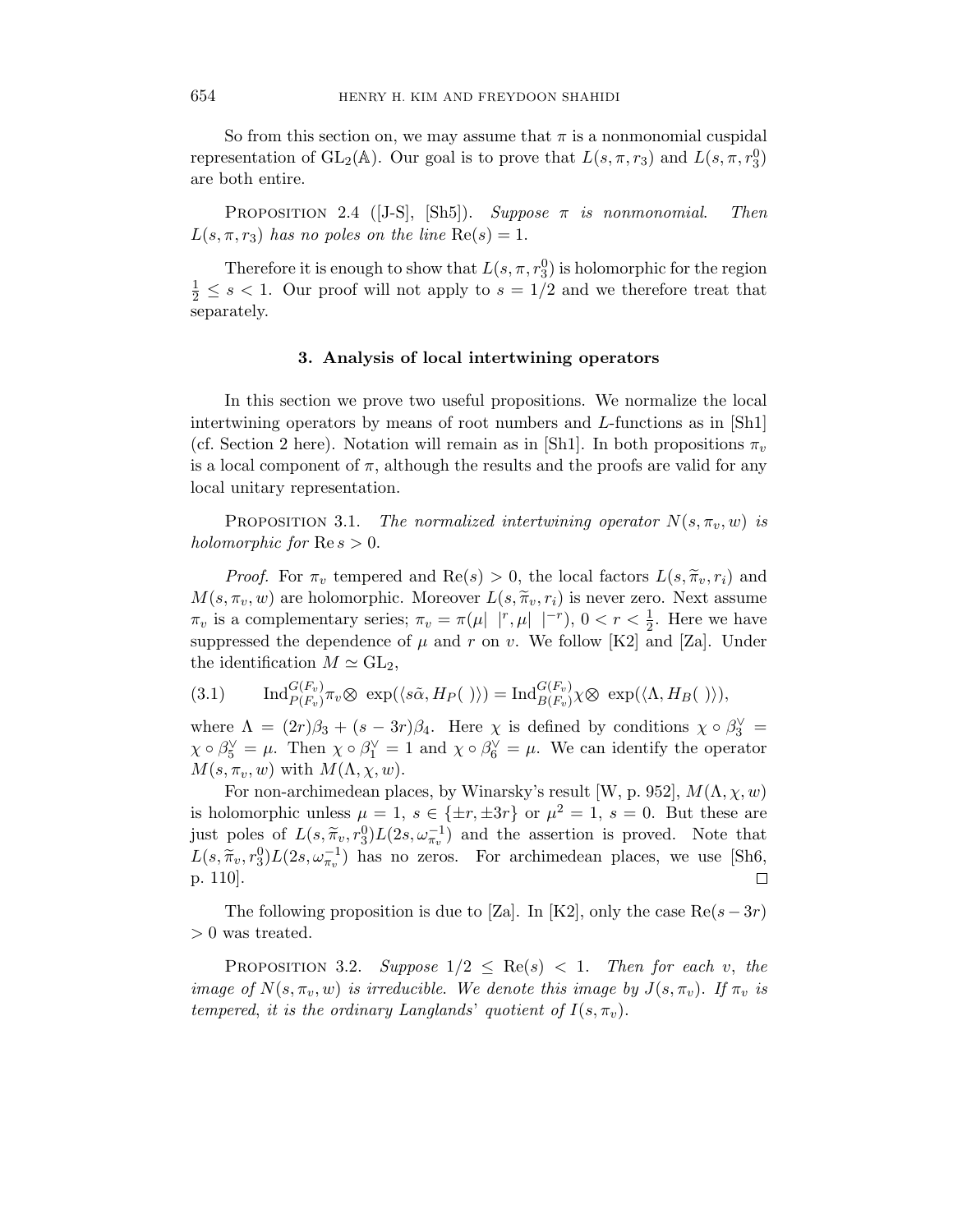*Proof.* Note that  $-1 < \text{Re}(s - 3r) < 1$ ,  $\langle \Lambda, \beta_6^{\vee} \rangle = s - 3r$ , and  $\langle \Lambda, \beta_1^{\vee} \rangle$  $= 2r$ . Therefore, the normalized operators  $N(\rho_6, \Lambda)$  and  $N(\rho_6, \rho_6\Lambda)$  are both holomorphic and  $N(\rho_6, \rho_6\Lambda)N(\rho_6, \Lambda) = I$ . (See the proof of Proposition 3.1) and the form of the normalizing factors.) Note that we have suppressed the dependence on  $\chi$  in the notation. Therefore  $N(\rho_6, \Lambda)$  is an isomorphism. In the same way, we can show that  $N(\rho_1, \Lambda)$  is an isomorphism.

If  $\text{Re}(s-3r) > 0$ , then  $\Lambda$  is in the positive Weyl chamber for  $\frac{1}{2} \leq \text{Re}(s) < 1$ and so it is irreducible by Langlands' classification. Let us be more precise. The element  $w = \rho_6 \rho_1 \rho_6 \rho_1 \rho_6$  is not the longest element of the Weyl group associated to the Borel subgroup. However,  $w\rho_1 = \rho_1 w$  is. Then  $N(\rho_1 w, \Lambda) =$  $N(\rho_1, w\Lambda)N(w,\Lambda)$ . By Langlands' classification, the image of  $N(\rho_1 w,\Lambda)$  is irreducible and by the same method  $N(\rho_1, w\Lambda)$  is an isomorphism. Therefore, the image of  $N(w, \Lambda)$  is irreducible.

If  $\text{Re}(s-3r) < 0$ , then  $\Lambda$  is not in the positive Weyl chamber. But  $\rho_6(\Lambda) =$  $(s-r)\beta_3 + (3r - s)\beta_4$  is in the positive Weyl chamber. Now use the fact that  $\rho_1 w \rho_6 = \rho_6 \rho_1 w$ . So  $N(\rho_1 w, \rho_6 \Lambda) N(\rho_6, \Lambda) = N(\rho_6, \rho_1 w \Lambda) N(\rho_1, w \Lambda) N(w, \Lambda)$ . We note that the normalized operators attached to  $\rho_1$  and  $\rho_6$  are isomorphisms. Therefore, again the image of  $N(w, \Lambda)$  is irreducible.

Suppose  $\text{Re}(s - 3r) = 0$ . Then by inducing in stages, we have:

$$
\operatorname{Ind}_{B(F_v)}^{G(F_v)} \chi \otimes \exp \left( \langle \Lambda, H_B(\cdot) \rangle \right) = \operatorname{Ind}_{P'(F_v)}^{G(F_v)} \pi'_v \otimes \exp(\langle 2r\tilde{\alpha}', H_{P'}(\cdot) \rangle),
$$

where  $\pi'_v = \text{Ind}_{B_0(F_v)}^{\text{GL}_2(F_v)} \chi(1,\mu)$  and  $P'$  is the other maximal parabolic subgroup of *G*. We note from [K2] that  $P' = M'N'$ ,  $M' \simeq GL_2$  and  $\tilde{\alpha}' = \beta_3$  and  $\chi(1,\mu)$ is the character of  $T(F)$  with respect to this identification. Here  $B_0 = M' \cap B$ . Again by Langlands' classification, the image of  $N(s, \pi_v, w)$  is irreducible.

The fact that  $J(s, \pi_v)$  is the Langlands quotient when  $\pi_v$  is tempered follows from the fact that  $M(s, \pi_v, w)$  and  $N(s, \pi_v, w)$  are proportional if  $\pi_v$  is tempered (cf. proof of Proposition 3.1). □

#### **4. Proof of the main theorem**

Recall the following from [K3]:

OBSERVATION 4.1. If  $L(s, \pi, r_3^0)$  has a pole for  $\frac{1}{2} \leq s < 1$ , then  $J(s, \tilde{\pi})$  $=\otimes_v J(s,\tilde{\pi}_v)$  belongs to the residual spectrum  $L^2_{\text{dis}}(G(\tilde{F})\backslash G(\mathbb{A}))_{(M,\tilde{\pi})}$ , and consequently each  $J(s, \tilde{\pi}_v)$  is unitary.

*Proof.* By [La2], [M-W1] the global intertwining operator  $M(s, \pi, w)$  gives the poles of the Eisenstein series. In view of the results in Section 2 and Proposition 3.1, they are precisely those of  $L(s, \pi, r_3^o)$  if  $1/2 \leq s < 1$ . Moreover the residue at a given (simple) pole *s* on this interval is  $J(s, \tilde{\pi}) = \otimes_v J(s, \tilde{\pi}_v)$ ,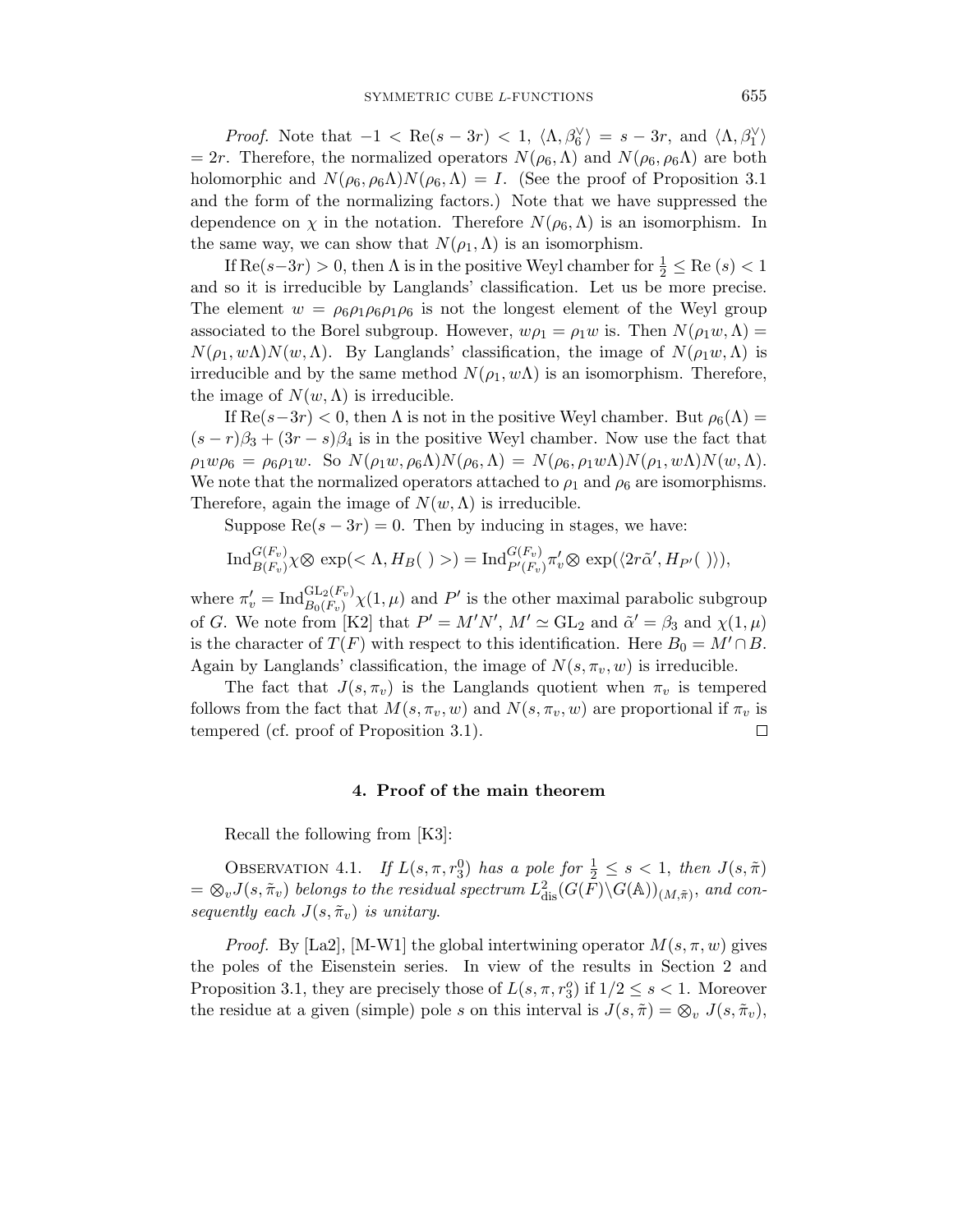an irreducible representation (Proposition 3.2) which by [La2], [M-W1] appears in  $L^2$  and is therefore unitary. More precisely by [La1], [M-W1], the kernel of the residue of the Eisenstein series, a map from  $I(s, \tilde{\pi})$  into the  $L_2$ -space, is exactly that of the normalized operator  $N(s, \tilde{\pi}, w) = \otimes_v N(s, \tilde{\pi}_v, w)$  whose image is the irreducible representation  $J(s, \tilde{\pi})$ . □

The new local result which we need to rely on is in a recent article of Muić [Mu] in which he has determined the unitary dual of  $G_2$  over a non-archimedean field completely. Here, we recall a part of the classification needed.

THEOREM 4.2 (Muić [Mu]). If  $\pi_v$  is tempered and *s* is real, then  $J(s, \pi_v)$ is unitary if and only if one of the following conditions is satisfied:

- (1)  $\pi_v$  is a supercuspidal representation  $\rho$  such that  $\rho \simeq \tilde{\rho}, \omega_\rho = 1, \text{ and}$  $0 < s \leq \frac{1}{2}$ .
- (2)  $\pi_v$  is a supercuspidal representation  $\rho$  such that  $\rho \simeq \tilde{\rho}$ , and Im( $\tau$ )  $\simeq S_3$ (the symmetric group in 3 variables), and  $0 < s \leq 1$ , where  $\rho = \pi(\tau)$ and  $\tau: W_F \longmapsto GL(2,\mathbb{C})$  is the attached admissible homomorphism. Then  $\det \tau = \omega_{\rho}$  *via class field theory.*
- (3)  $\pi_v$  is a non-supercuspidal discrete series and  $0 < s \leq \frac{1}{2}$ .
- (4)  $\pi_v \simeq \pi(\mu_v, \mu_v^{-1}), \mu_v^3 \neq 1, \text{ and } 0 < s \leq \frac{1}{2}.$
- (5)  $\pi_v \simeq \pi(\mu_v, \mu_v^{-1}), \mu_v^3 = 1, \text{ and } 0 < s \le \frac{1}{2} \text{ or } s = 1.$
- (6)  $\pi_v \simeq \pi(1,\mu_v)$ ,  $\mu_v$  has order two, and  $0 < s \leq 1$ .

Next we observe that if  $\pi_v = \pi(|r_r|^{r}, |r^{-r}), 0 < r < 1/2$ , is a complementary series representation of  $M(F_v) = GL_2(F_v)$ , then by (3.1):

$$
I(s,\pi_v)=I(\Lambda,1),
$$

where  $\Lambda = 2r\beta_3 + (s - 3r)\beta_4$  is as in Proposition 3.1. By Theorem 5.2 of [Mu], the shaded upper triangle of the unitary dual coming from the conjugacy class of Borel subgroups is defined by inequalities  $\langle \Lambda, \beta_2^{\vee} \rangle > 1, \langle \Lambda, \beta_3^{\vee} \rangle < 1$ ,  $\langle \Lambda, \beta_1^{\vee} \rangle > 0$ , and  $\langle \Lambda, \beta_6^{\vee} \rangle > 0$ . Since  $\langle \Lambda, \beta_2^{\vee} \rangle = s + 3r$  and  $\langle \Lambda, \beta_3^{\vee} \rangle = s + r$ , while  $\langle \Lambda, \beta_1^{\vee} \rangle = 2r$  and  $\langle \Lambda, \beta_6^{\vee} \rangle = s - 3r$ , this triangle has the points  $(1/6, 1/2)$ ,  $(1/4,3/4)$ , and  $(0,1)$  as its vertices in the *rs*-plane. Consequently for each  $0 < r < 1/4$ , there exists  $1/2 < s < 1$  for which  $J(s, \pi_v)$  is unitary and all such *s* are attained for  $0 < r < 1/4$ .

In view of this observation it is clear that to eliminate the poles between 1*/*2 and 1 (Theorem 4.9), beside those of Section 2 and Observation 4.1, one still needs another global ingredient since a priori local components  $\pi$ <sup>*v*</sup> could all be in the complementary series, i.e. nontempered. For this we use a recent result of Ramakrishnan [Ra] that allows an arbitrary cuspidal representation to have tempered components at a subset of finite places of *F* with a fairly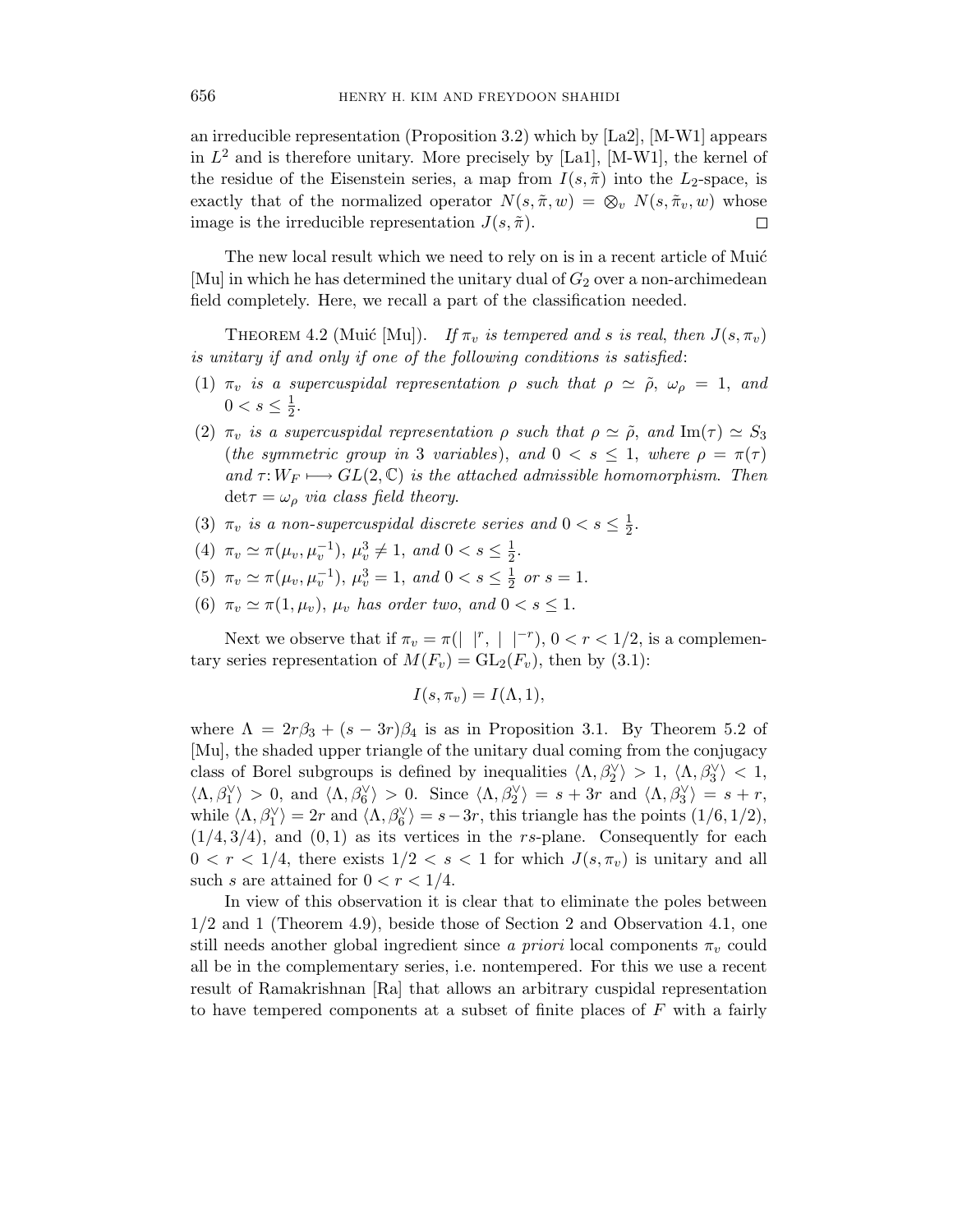large lower Dirichlet density, a very deep result. In both proofs that we give for our main result (Theorem 4.9), we need his result, but to differing degrees. One requires his density, but not fully, while the other uses the fact that the cusp form has at least one nondiscrete (non-supercuspidal is enough) tempered component, still a fairly deep global result. Consequently the second proof relies more on local results.

We recall Ramakrishnan's result [Ra]:

THEOREM 4.3 (Ramakrishnan [Ra]). Let  $\pi$  be a cuspidal, unitary representation of  $GL_2(\mathbb{A})$ . Let  $S(\pi)$  be the set of primes where  $\pi_v$  is tempered. For any set *X* of primes, denote by  $\underline{\delta}(X)$  the lower Dirichlet density of *X*. Then

$$
\underline{\delta}(S(\pi)) \ge \frac{9}{10}.
$$

Next, let  $J(\nu, \sigma)$  be the Langlands quotient for an irreducible unitary representation of *G*. Let  $P_1 = M_1 N_1$  be the corresponding standard parabolic subgroup,  $N_1 \subset U$ , so that  $\sigma$  is a tempered representation of  $M_1(F_v)$  and  $\nu \in \mathfrak{a}_{M_1}^*$ , where  $\mathfrak{a}_{M_1}$  is the real Lie algebra of the split component  $A_1$  of  $M_1$ . Then since  $J(\nu, \sigma)$  is unitary, it is hermitian [K3]. This means that there exists an element *w*<sub>1</sub> in the Weyl group of  $A_1$  in *G* satisfying  $w_1(\sigma) \cong \sigma$  and  $w_1(\nu) = -\nu$ , where  $\nu$  is real. We record this observation from [K3] as:

OBSERVATION 4.4. Any unitary representation is hermitian.

LEMMA 4.5. Assume  $\pi_v$  is tempered and  $J(s, \pi_v)$  is unitary. Moreover suppose *s* is real. Then  $\pi_v \cong \tilde{\pi}_v$ . In particular  $\omega_{\pi_v}^2 = 1$ .

*Proof.* Since  $\pi_v$  is tempered and  $J(s, \pi_v)$  is unitary, it must be hermitian by Observation 4.4. Consequently  $w(\pi_v) \cong \pi_v$ . By the discussion in the last part of the proof of Proposition 6.1 of [Sh5],  $w(\pi_v) = \pi_v \otimes \omega_{\pi_v}^{-1} = \tilde{\pi}_v \cong \pi_v$ .  $\Box$ 

LEMMA 4.6. Suppose  $L(s, \pi, r_3^0)$  has a pole for  $1/2 \le s < 1$ . Then  $\omega_{\pi}^2 = 1$ .

*Proof.* By Ramakrishnan's Theorem 4.3 and Lemma 4.5,  $\omega_{\pi_v}^2 = 1$  for a set of primes whose lower Dirichlet density is at least 9/10. One can now apply either the equidistribution of values of  $\omega_{\pi}$ , or as pointed out to us by Ramakrishnan, use the simpler result of Hecke that two idele class characters agreeing at all the places in a set of Dirichlet density larger than 1/2 are equal, to conclude that  $\omega_{\pi}^2 = 1$ .  $\Box$ 

LEMMA 4.7. The *L*-function  $L(s, \pi, r_3^0)$  is holomorphic at  $s = 1/2$ .

*Proof.* By Part 1 of Proposition 2.2, we may assume  $\omega_{\pi} \neq 1$ . By Lemma 4.6,  $\omega_{\pi}^2 = 1$ ,  $\omega_{\pi} \neq 1$ . Let  $E/F$  be the quadratic extension of *F* defined by  $\omega_{\pi}$ .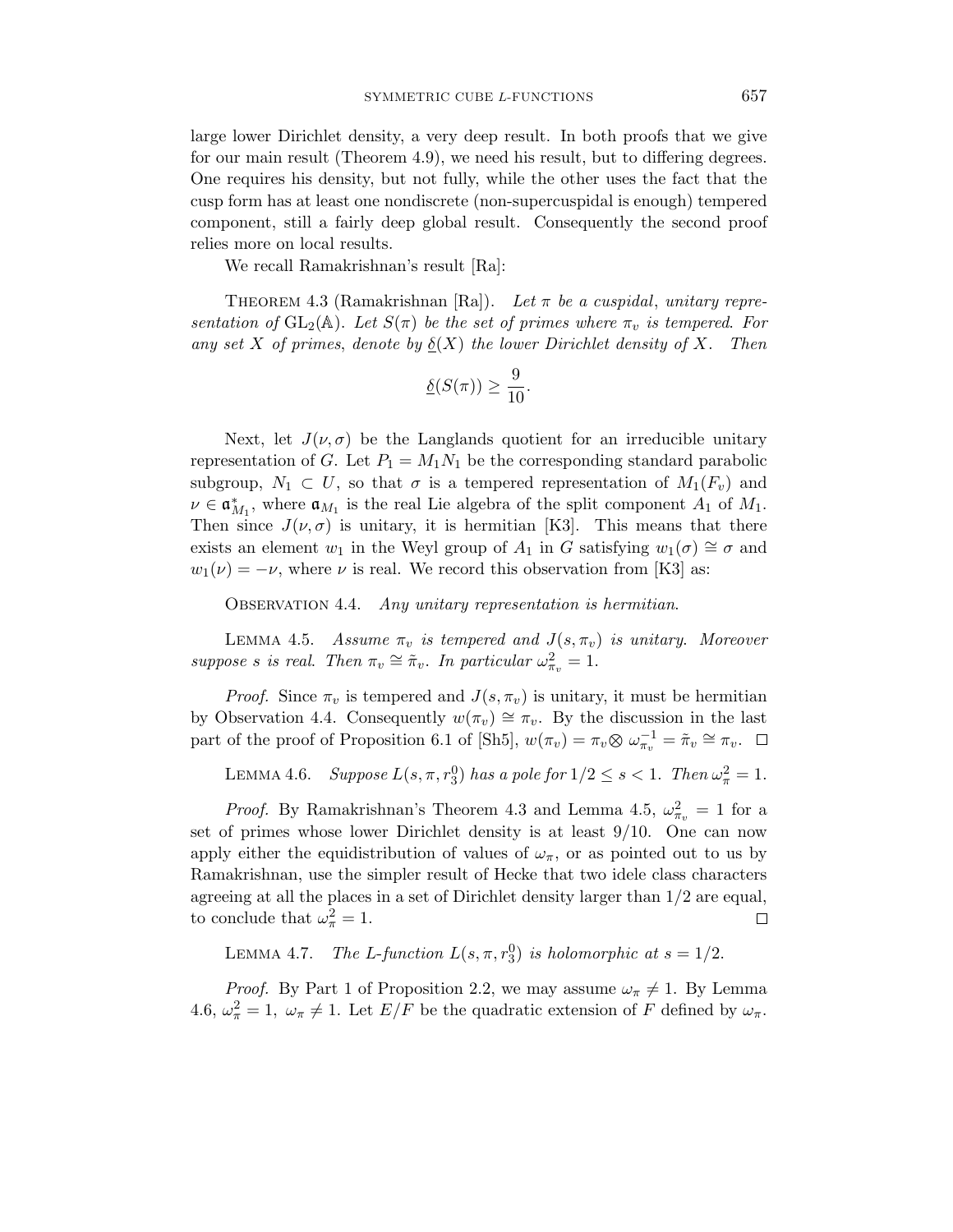Denote by  $\Pi$  the base change [La3] of  $\pi$  to  $GL_2(\mathbb{A}_E)$ . Since  $\pi$  is not monomial Π remain cuspidal [La3]. Then

$$
L(s, \Pi, r_3^0) = L(s, \pi, r_3^0) L(s, \pi \otimes \omega_{\pi}, r_3^0).
$$

Note that  $\pi \otimes \omega_{\pi} = \tilde{\pi}$  and by the functional equation (Theorem 2.1.1),

$$
L(1/2, \pi, r_3^0) = \varepsilon(1/2, \pi, r_3^0)L(1/2, \tilde{\pi}, r_3^0).
$$

Thus if  $L(s, \pi, r_3^0)$  has a pole at  $s = 1/2$ , then  $L(s, \Pi, r_3^0)$  must have a double pole at  $s = 1/2$ . This contradicts the holomorphy (in fact simplicity of the pole is enough) of  $L(s, \Pi, r_3^0)$  at  $s = 1/2$ , as the central character of  $\Pi$  is trivial, again by Proposition 2.2.1, which completes the lemma.  $\Box$ 

The following lemma relies more on local results of Muic [Mu], and Propositions 3.1 and 3.2 here. It reduces our use of [Ra] to  $\pi$  having a single nondiscrete tempered component, still a fairly deep global result. We will use this lemma to give a second proof of our main result.

LEMMA 4.8. *J*( $s, \pi_v$ ) is hermitian if and only if  $\pi_v \cong \tilde{\pi}_v$ . Consequently if  $L(s, \pi, r_3^0)$  has a pole for  $s > 0$ , then  $\pi \cong \tilde{\pi}$ .

*Proof.* In view of Lemma 4.5, we may assume  $\pi_v = \pi(\mu | r, \mu | r^r)$ , where  $\mu$  is a unitary character of  $F_v^*$  and  $0 < r < 1/2$ . Again we have suppressed the dependence of  $\mu$  and  $r$  on  $v$ . Then

$$
I(s, \pi_v) \cong \operatorname{Ind}_{B(F_v)}^{G(F_v)} \chi \otimes \exp(\langle \Lambda, H_B(\ ) \rangle)
$$
  

$$
\stackrel{\text{def}^n}{=} I(\Lambda, \chi),
$$

where  $\Lambda = (2r)\beta_3 + (s-3r)\beta_4$  and  $\chi$  is as in the proof of Proposition 3.1; i.e.  $\chi \circ \beta_3^{\vee} = \chi \circ \beta_5^{\vee} = \mu$ . The longest element in the Weyl group of *T* in *G* sends  $\chi$  to  $\chi^{-1}$ . Suppose  $s - 3r > 0$ . Then the Langlands quotient  $J(s, \pi_v)$ of (3.1) being hermitian implies  $\chi^{-1} = \chi$ , leading to  $\omega_{\pi_v} = \mu^2 = 1$ . Now suppose  $\text{Re}(s-3r) < 0$ . Then as in Proposition 3.2, the Langlands quotient of the (standard) module induced from  $\chi' = \rho_6(\chi)$  and  $\rho_6(\Lambda)$  is again hermitian. This time  $\chi' \circ \beta_5^{\vee} = 1$ , while  $\chi' \circ \beta_1^{\vee} = \mu$ . The same argument now applies. The case  $s - 3r = 0$  is even easier. The lemma is now proved. □

We are now ready to prove the main result of our paper:

THEOREM 4.9. Suppose  $\pi$  is not monomial. Then the symmetric cube *L*-function  $L(s, \pi, r_3)$  and the adjoint cube *L*-function  $L(s, \pi, r_3^0)$  are both entire.

Proof. We shall give three proofs. The first one relies more on global results [Ra] than local ones [Mu]. Besides the results in Section 2, it requires Lemmas 4.5, 4.6, and 4.7. The second one is more local and uses more of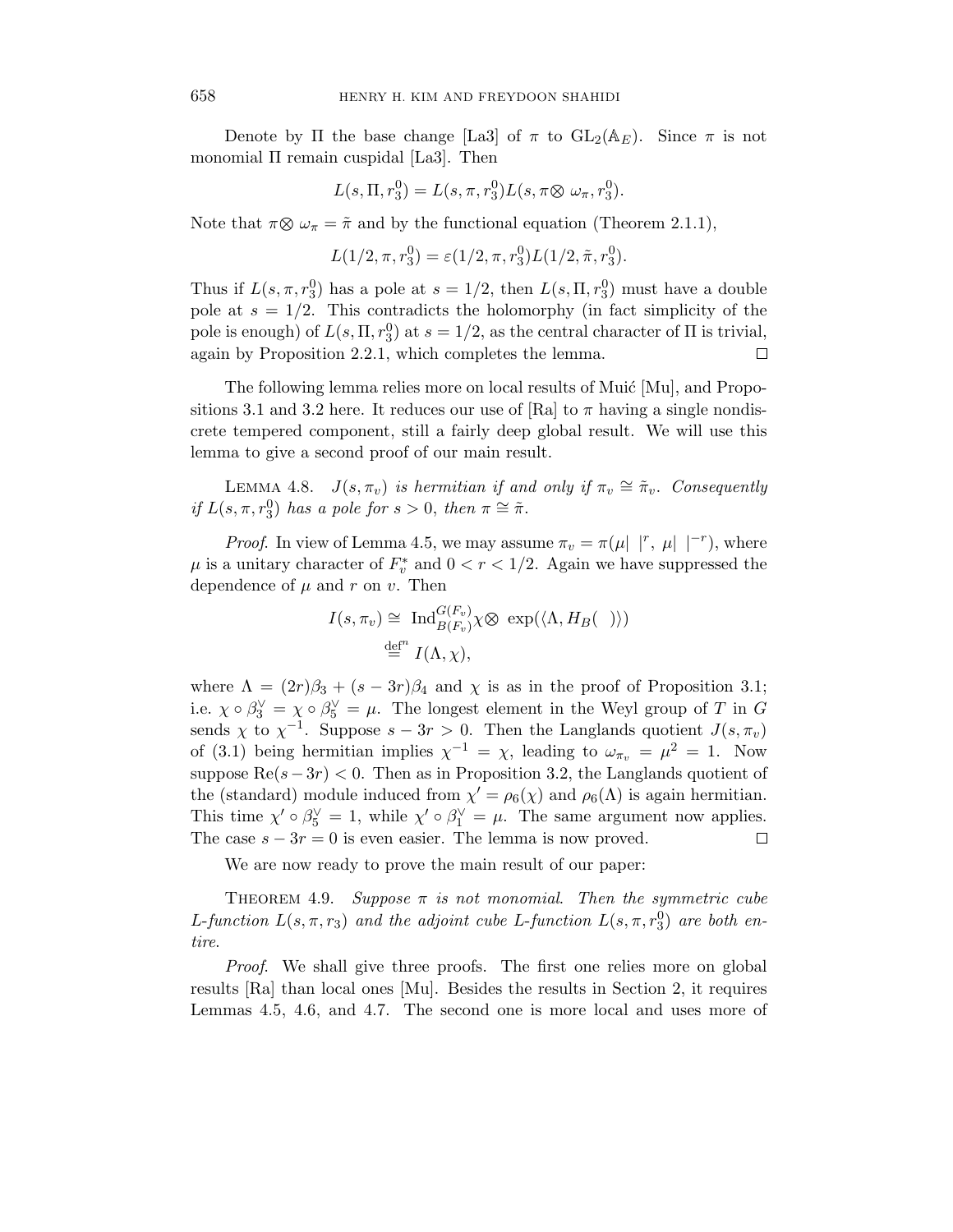classification of the unitary dual of  $G_2$  over a non-archimedean field [Mu]. But it still needs Ramakrishnan's global result [Ra], although not as strongly. Besides the results in Sections 2 and 3, it requires Lemma 4.8. □

First proof. In view of the results in Section 2 and Lemma 4.7 we only need to show that the *L*-functions are holomorphic for  $1/2 < s < 1$ . Suppose  $L(s, \pi, r_3^0)$  has a pole for  $1/2 < s < 1$ . Then by Lemma 4.6,  $\omega_{\pi}^2 = 1$ . By equidistribution of values of  $\omega_{\pi}$ ,  $\omega_{\pi}$  = 1 for a set of (finite) primes *v* with a Dirichlet density at least 1*/*2. On the other hand by Theorem 4.3, the lower Dirichlet density for primes with  $\pi_v$  tempered is at least 9/10. By Observation 4.1 we therefore have a finite place *v* and a nondiscrete tempered component  $\pi$ <sup>*v*</sup> with a trivial central character such that  $J(s, \pi$ <sup>*v*</sup>) is unitary. By parts (4) and (5) of Theorem 4.2 this is a contradiction, which completes the theorem. □

Second proof. Assume that *s* (with  $1/2 < s < 1$ ) is a pole of  $L(s, \pi, r_3^0)$ . Then by Lemma 4.8,  $\pi \cong \tilde{\pi} = \pi \otimes \omega_{\pi}^{-1}$ . Unless  $\omega_{\pi} = 1$ ,  $\pi$  is monomial. We therefore need to assume  $\omega_{\pi} = 1$ . By Theorem 4.3 there is at least one unramified tempered component  $\pi_v$ . Since  $\omega_{\pi_v} = 1$ , Parts 4 and 5 of Theorem 4.2 show that  $J(s, \pi_v)$  is not unitary, contradicting the pole at *s*. The pole at  $s = 1/2$  is eliminated by Proposition 2.2.1 and the theorem is now a consequence of the results of Section 2, particularly the functional equation. $\Box$ 

Sketch of a third proof. Our global ingredient is now the much weaker result that given  $\varepsilon > 0$ , there exists a local component  $\pi_v = \pi(\mu_v | \mid_v^{r_v}, \mu_v | \mid_v^{-r_v}),$  $0 \leq r_v < 1/2$ ,  $\mu_v \in \hat{F}_v^*$ , such that  $r_v < \varepsilon$  (cf. [K3]). We now drop the subscript *v* from our notation and observe that if  $\chi_1$  and  $\chi_2$  are characters of  $F_v^*$  as in Theorem 5.2 of [Mu], then  $\chi_1 = \chi \cdot \beta_5^{\vee} = \mu = \mu_v$  and  $\chi_2 = \chi \cdot \beta_1^{\vee} = 1$ , where  $\chi$  is as in the proof of Proposition 3.1. We translate the unitary dual of  $G_2$  coming from the conjugacy class of its Borel subgroups, given by Theorem 5.2 of [Mu], to our  $rs$ -plane,  $r = r_v$ , as in the discussion immediately after Theorem 4.2. If  $\mu = 1$ , then  $\chi_1 = \chi_2 = 1$  and the contribution to the unitary dual will consist of the two shaded triangles of Figure 1, page 483, of [Mu], which in the *rs*-plane have (0*,* 1)*,* (1*/*4*,* 3*/*4)*,*(1*/*6*,* 1*/*2), and (0*,* 1*/*2), (1/6, 1/2), (0,0) as their vertices. On the other hand, if  $\mu^2 = 1$ , but  $\mu \neq 1$ , then  $\chi_1^2 = \chi_2 = 1$ , but  $\chi_1 \neq 1$ , and we are in Case (iii) of Theorem 5.2 of [Mu]. The contribution now comes only from the lower triangle  $(0, 1/2)$ ,  $(1/6, 1/2)$ ,  $(0, 0)$ . Now, if *s* is a pole for  $L(s, \pi, r_3^0), 1/2 < s < 1$ , we choose *v* such that  $0 < r_v < (1 - s)/3$ . This gives a parameter inside the triangle whose vertices are  $(0,1)$ ,  $(1/6, 1/2)$ , and  $(0,1/2)$  which cannot be unitary, a contradiction. Observe that the fact that the inside of this last triangle cannot afford any unitary parameter is crucial and remarkable. To conclude we apply Lemma 4.7.□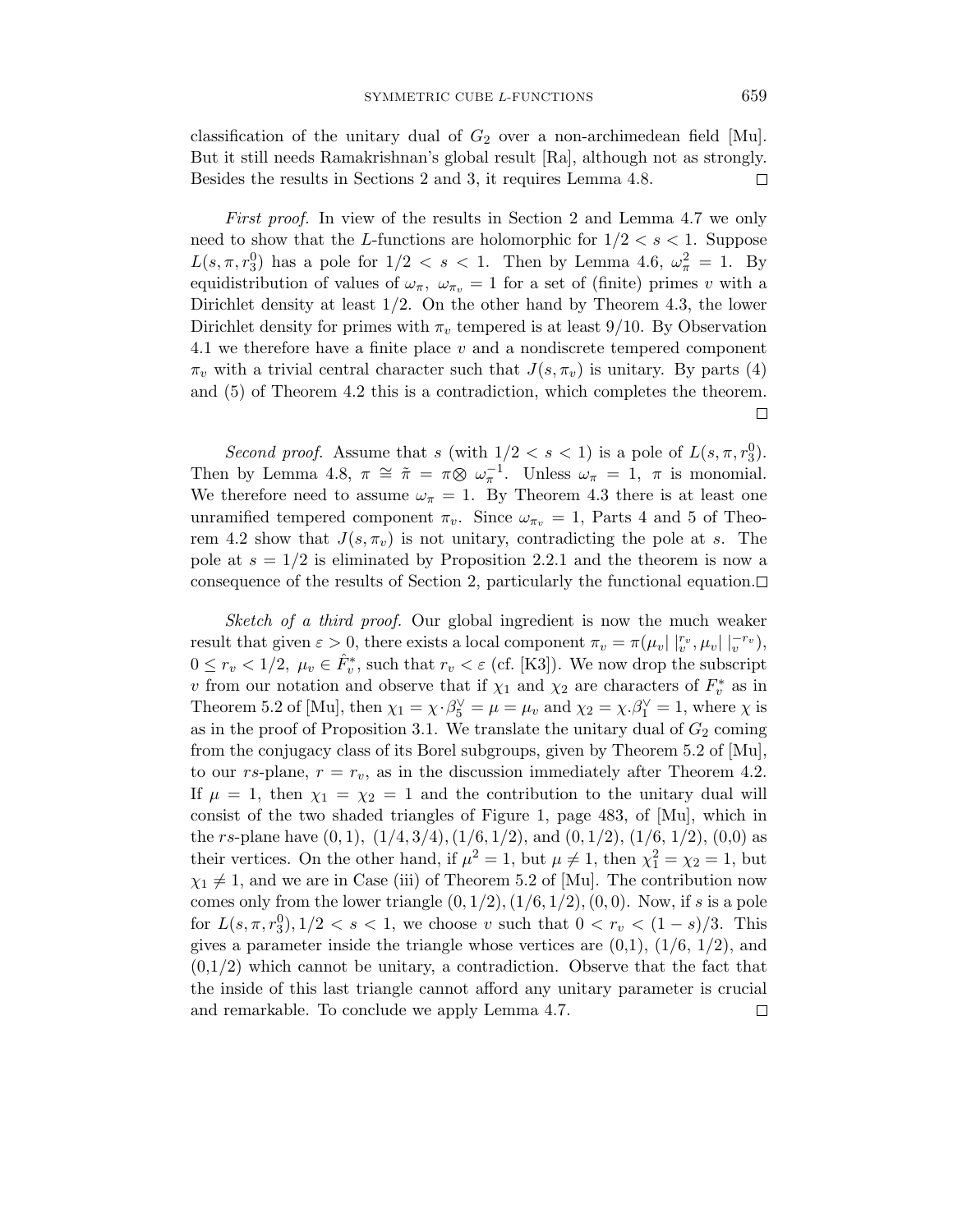Remark 4.10. As discussed in the introduction, using an integral representation, Bump, Ginzburg, and Hoffstein [B-G-H], have also proved the holomorphy of the partial *L*-function  $L_S(s, \sigma, r_3)$  for  $\text{Re}(s) > 3/4$ , provided that *F* has cube roots of unity.

Remark 4.11. From Proposition 2.2 and Theorem 4.9, it follows that  $L(s, \pi \times \Pi)/L(s, \pi)$  is entire, where  $\Pi$  is the Gelbart-Jacquet lift of  $\pi$ . This means that the zeros of  $L(s, \pi)$  are among those of  $L(s, \pi \times \Pi)$ .

Remark 4.12. From Remark 1.1 and Theorem 4.9, it follows that the partial Rankin triple *L*-function  $L_S(s, \pi \times \pi \times \pi)$  is entire for a nonmonomial representation *π*. It also follows that the zeros of  $L_S(s, \pi \otimes \omega_{\pi})^2$  are among those of  $L_S(s, \pi \times \pi \times \pi)$  and in particular  $L_S(s, \pi \times \pi \times \pi)$  could have double zeros at  $s = 1/2$ .

Remark 4.13.

- (1) In calculation of the residual spectrum in [K2], the first author had to assume the holomorphy of  $L(s, \pi, r_3^0)$  for nonmonomial representations, together with a bound on the Fourier coefficients, in order to prove Proposition 3.2. Since we now have these facts by Proposition 3.2 and Theorem 4.9, we can remove those assumptions from [K2].
- (2) In calculation of the residual spectrum associated to Borel subgroups, in [K2] the first author assumed that the archimedean components were spherical. Now Zampera [Za] has removed this condition and therefore the archimedean places can be treated the same way as others.
- (3) The first author likes to make the following corrections to [K2]. On page 1245, line 10, *G* should be assumed to have anisotropic center. In line 12 of page 1248, Zampera should be referred to with a masculine pronoun. In the character table of  $S_4$  on page 1266,  $\psi_{211}$ ,  $\psi_{22}$ , and  $\psi_{31}$ , should respectively be changed to  $\psi_{22}$ ,  $\psi_{31}$ , and  $\psi_{211}$ . Finally, in line 1 of page 1271,  $\Lambda$  should be  $\Lambda = (s - r)\beta_3 + (2r)\beta_4$  and therefore the assumption  $r < 1/6$  in Theorem 5.1 is unnecessary.

Southern Illinois University, Carbondale, IL *E-mailaddress*: henrykim@math.siu.edu

Purdue University, West Lafayette, IN *E-mailaddress*: shahidi@math.purdue.edu

#### **REFERENCES**

[Bo] A. Borel, Automorphic L-functions, in *Automorphic Forms*, *Representations and* L-*Functions*, Proc. Sympos. Pure Math. **33**; Part II, Amer. Math. Soc., Providence, RI, 1979, 27–61.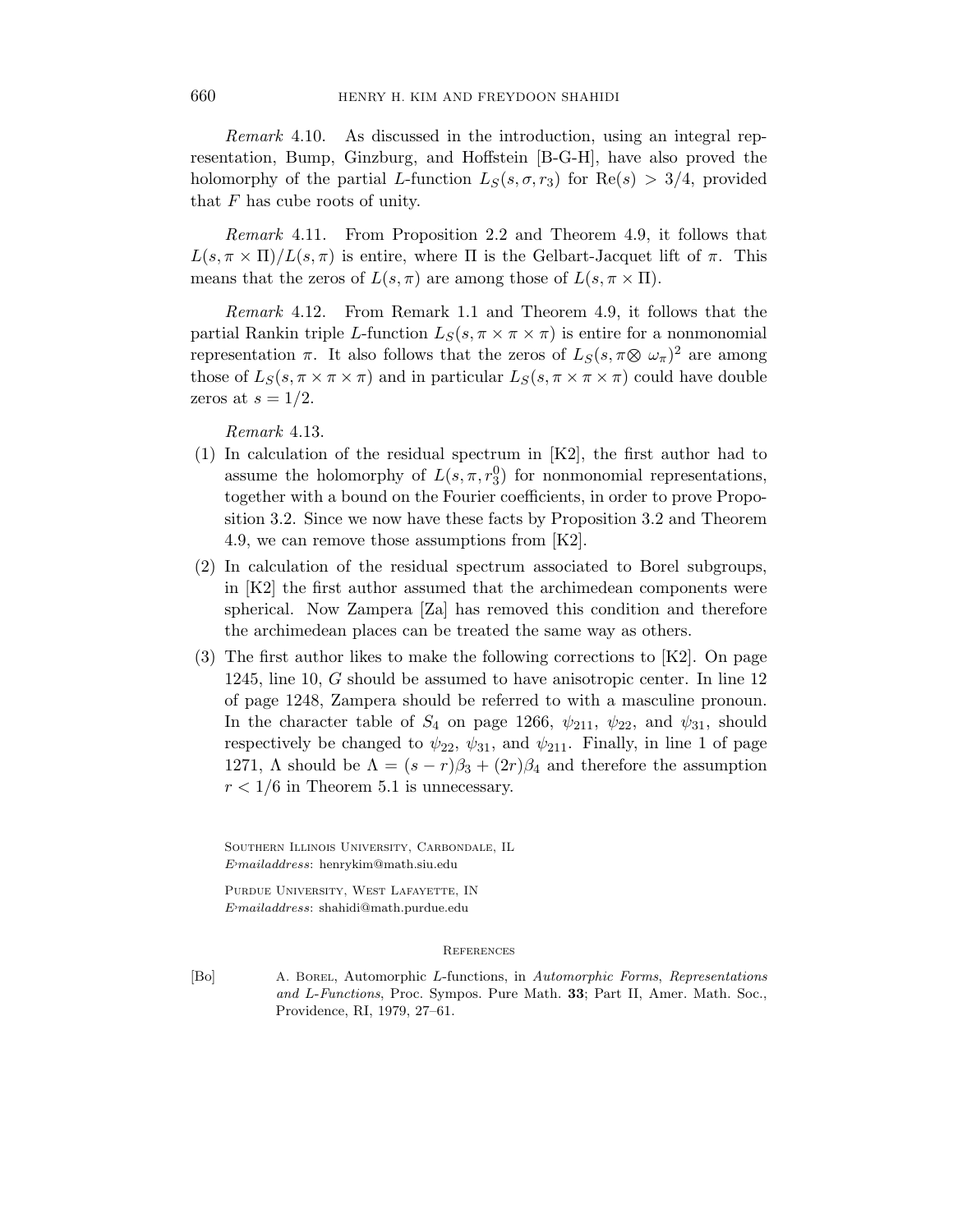- [B-D-H-I] D. Bump, W. Duke, J. Hoffstein, and H. Iwaniec, An estimate for the Hecke eigenvalues of Maass forms, Internat. Math. Res. Notices **4** (1992), 75–81.
- [B-G-H] D. BUMP, D. GINZBURG, and J. HOFFSTEIN, Symmetric cube L-functions, Invent. Math., to appear.
- [C-S] W. Casselman and J. A. Shalika, The unramified principal series of p-adic groups II, The Whittaker function, Compositio Math. **41** (1980), 207–231.
- [Co-PS] J. W. COGDELL and I. I. PIATETSKI-SHAPIRO, Converse theorems for  $GL_n$ , Publ. Math. I.H.E.S. **79** (1994), 157–214.
- [D-I] W. Duke and H. Iwaniec, Estimates for coefficients of L-functions IV, Amer. J. Math. **116** (1994), 207–217.
- [De] P. Deligne, Valeurs de functions L et p´eriodes d'int´egrales, in *Automorphic Forms*, *Representations and* L-*Functions*, Proc. Sympos. Pure Math. **33**; Part II, Amer. Math. Soc., Providence, RI, 1979, 313–346.
- [F-Gol] S. Friedberg and D. Goldberg, On local coefficients for nongeneric representations of some classical groups, Compositio Math. **116** (1999), 133–166.
- [Ga] P. GARRETT, Decomposition of Eisenstein series: Rankin triple product, Ann. of Math. **125** (1987), 209–237.
- [Ge-J] S. Gelbart and H. Jacquet, A relation between automorphic representations of  $GL(2)$  and  $GL(3)$ , Ann. Sci. Ecole Norm. Sup.  $11$  (1978), 471–552.
- [Go] R. Godement, Formes automorphes et produits eulerian (d'apres R. P. Langlands), Seminaire Bourbaki **349** (1968–69), 38–53.
- [H-Ra] J. Hoffstein and D. Ramakrishnan, Siegel zeros and cusp forms, Internat. Math. Res. Notices **6** (1995), 279–308.
- [Ik] T. IKEDA, On the location of poles of the triple L-functions, Compositio Math. **83** (1992), 187–237.
- [J-S] H. Jacquet and J. A. Shalika, On Euler products and the classification of automorphic forms II, Amer. J. Math. **103** (1981), 777–815.
- [K1] H. KIM, The residual spectrum of  $Sp_4$ , Compositio Math. **99** (1995), 129–151.<br>[K2] The residual spectrum of  $G_2$ , Canad. J. Math. **48** (1996), 1245–1272.  $\Box$ , The residual spectrum of  $G_2$ , Canad. J. Math. **48** (1996), 1245–1272.
- [K3] , Langlands-Shahidi method and poles of automorphic L-functions: Application to exterior square L-functions, Canad. J. Math., to appear.
- [L-La] J-P. LABESSE and R. P. LANGLANDS, L-indistinguishability for SL(2), Canad. J. Math. **31** (1979), 726–785.
- [La1] R. P. Langlands, *Euler Products*, Yale University Press, New Haven, Conn., 1971.
- [La2] , *On the Functional Equations Satisfied by Eisenstein Series*, Lecture Notes in Math. **544**, Springer-Verlag, New York, 1976.
- [La3] , *Base Change for* GL(2), Ann. of Math. Studies **96**, Princeton University Press, Princeton, NJ, 1980.
- [La4] , Problems in the theory of automorphic forms, Lecture Notes in Math. **170**, Springer-Verlag, New York, 1970, 18–86.
- [Lu-R-Sa1] W. Luo, Z. RUDNICK, and P. SARNAK, On Selberg's eigenvalue conjecture, Geom. Funct. Anal. **5** (1995), 387–401.
- [Lu-R-Sa2]  $\Box$ , On the generalized Ramanujan conjecture for  $GL(n)$ , preprint, 1996.
- [M-W1] C. Mœglin and J.-L. Waldspurger, *Spectral Decomposition and Eisenstein Series. Une Paraphrase de l*'*Ecriture*, Cambridge Tracts in Math. **113**, Cambridge
- University Press, Cambridge, 1995.  $[M-W2]$  , Le spectre résiduel de  $GL(n)$ , Ann. Sci. Ecole Norm. Sup. **22** (1989),
- 605–674.
- [Mo-Sh] C. J. MORENO AND F. SHAHIDI, The L-function  $L_3(s, \pi_\Delta)$  is entire, Invent. Math. **79** (1985), 247–251.
- [Mu] G. Muic´, The unitary dual of p-adic G<sup>2</sup> , Duke Math. J. **90** (1997), 465–493.